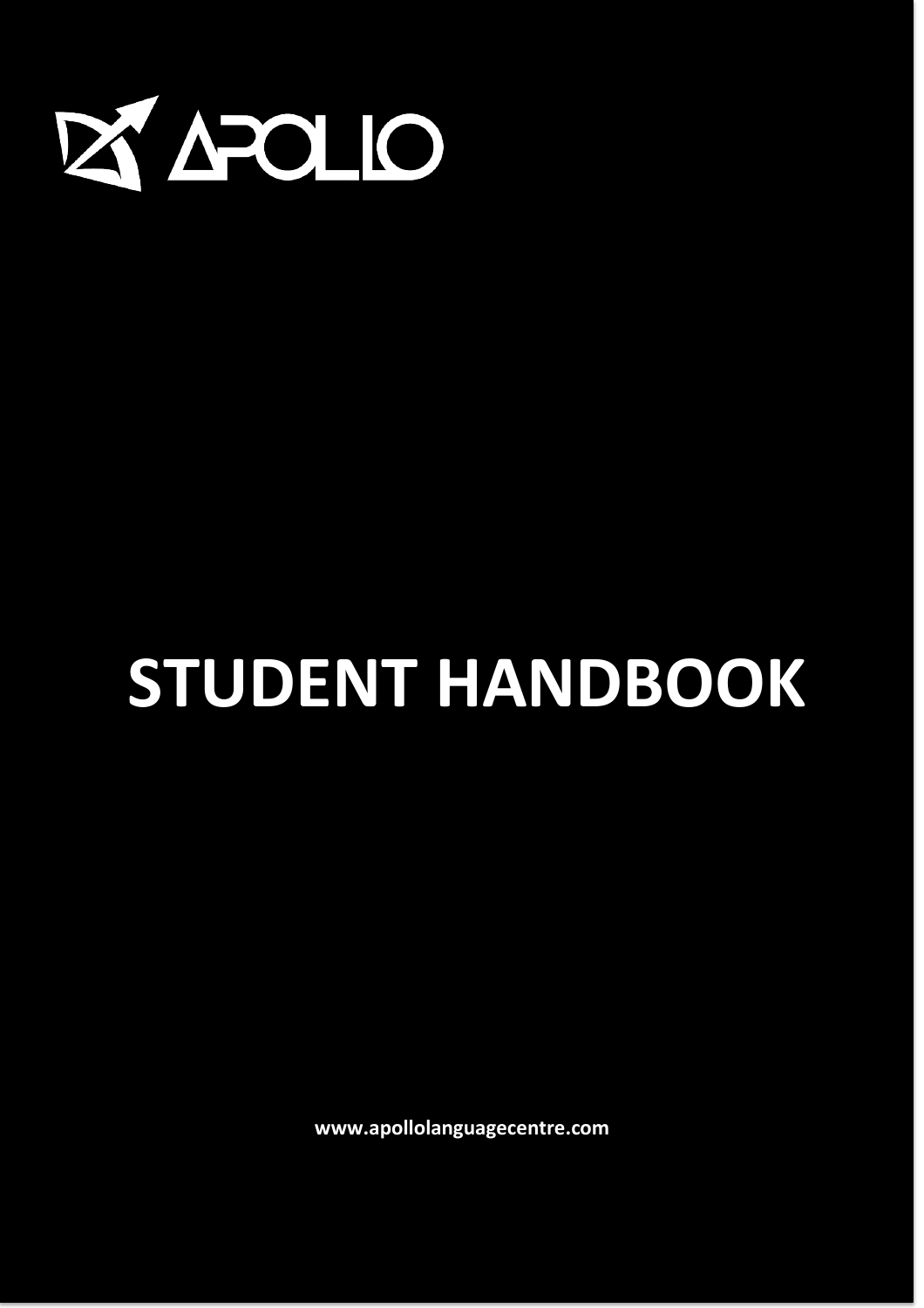

#### **Contents**

| Welcome                               | 5                        |
|---------------------------------------|--------------------------|
| - Welcome from the Directors          | 5                        |
| - Welcome from the Academic Manager   | 6                        |
| <b>Apollo Language Centre</b>         | $\overline{\phantom{a}}$ |
| - Courses                             | 7                        |
| - Classes                             | 7                        |
| - Your level and Assessment           | 8                        |
| - Apollo Language Centre Certificate  | 8                        |
| - Learner Protection                  | 9                        |
| <b>Safety Tips</b>                    | 9                        |
| - Mind Your Money                     | 9                        |
| - Out and About                       | 10                       |
| <b>Public transport</b>               | 10                       |
| <b>Living in Dublin</b>               | 11                       |
| - Dublin Seasons/Weather              | 11                       |
| - Shopping in Dublin                  | 11                       |
| <b>Accommodation</b>                  | 12                       |
| - Homestay                            | 12                       |
| - Residence                           | 12                       |
| - Hotel / Hostel                      | 13                       |
| - Permanent Accommodation             | 13                       |
| - Rental                              | 14                       |
| - Things to Keep in Mind When Renting | 14                       |
|                                       |                          |
| <b>Social Programme</b>               | 15                       |
| <b>Services</b>                       | 15                       |
| - Telephones                          | 15                       |
| - Medical Care                        | 16                       |
|                                       |                          |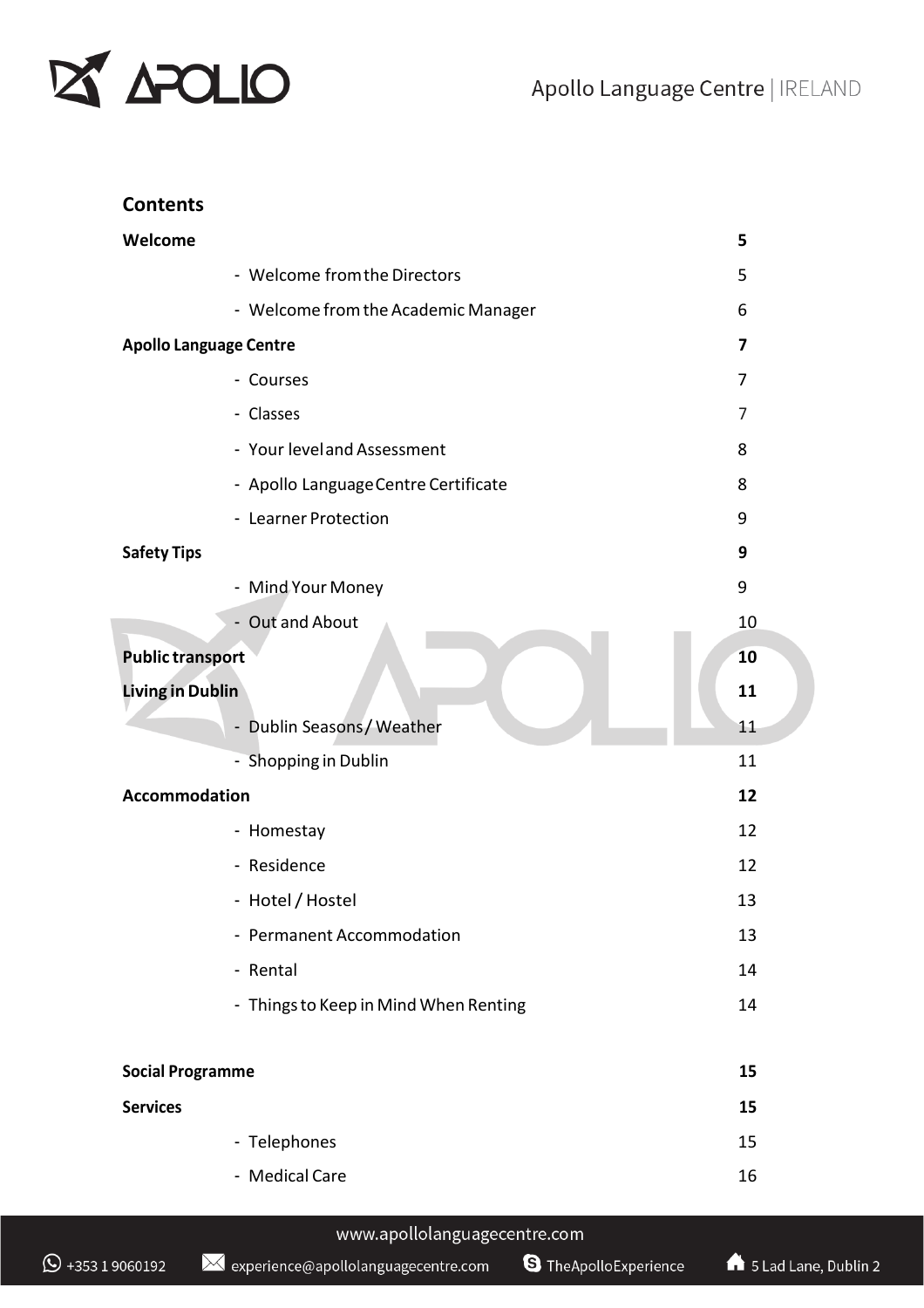## **EX APOLIO**

| - Emergencies                                                | 16 |
|--------------------------------------------------------------|----|
| <b>Other Medical Needs</b>                                   | 16 |
| - Medicines                                                  | 17 |
| - Pharmacies                                                 | 17 |
| - Dental, Optical and Alternative Therapies                  | 17 |
| <b>Managing your Finances</b>                                | 17 |
| - Exchanging Money                                           | 17 |
| - Banks and ATMS                                             | 17 |
| <b>Working in Dublin</b>                                     | 18 |
| - Applying for a PPS number                                  | 18 |
| - Finding Work                                               | 18 |
| <b>Health Insurance</b>                                      | 18 |
| <b>School Policies</b>                                       | 19 |
| <b>Refund Policy</b>                                         | 19 |
| Cancellations due to Reasons other than Visa Rejections      | 19 |
| Cancellations due to Visa Rejections                         | 19 |
| <b>Refund Procedure</b>                                      | 19 |
|                                                              | 20 |
| <b>Holiday Policy</b>                                        |    |
| - Holiday Policy for short-term (less than 25 week) students | 20 |
| - Holiday Policy for long-term (more than 25 week) students  | 20 |
| Exam registration for Long term Students (25 weeks+)         | 20 |
| <b>Attendance Policy</b>                                     | 21 |
| - Sick Leave                                                 | 22 |
| - Punctuality                                                | 22 |
| - Absenteeism                                                | 22 |
| - Illness                                                    | 23 |
| - Bereavement                                                | 23 |

S TheApolloExperience

 $\mathbb{\times}$  experience@apollolanguagecentre.com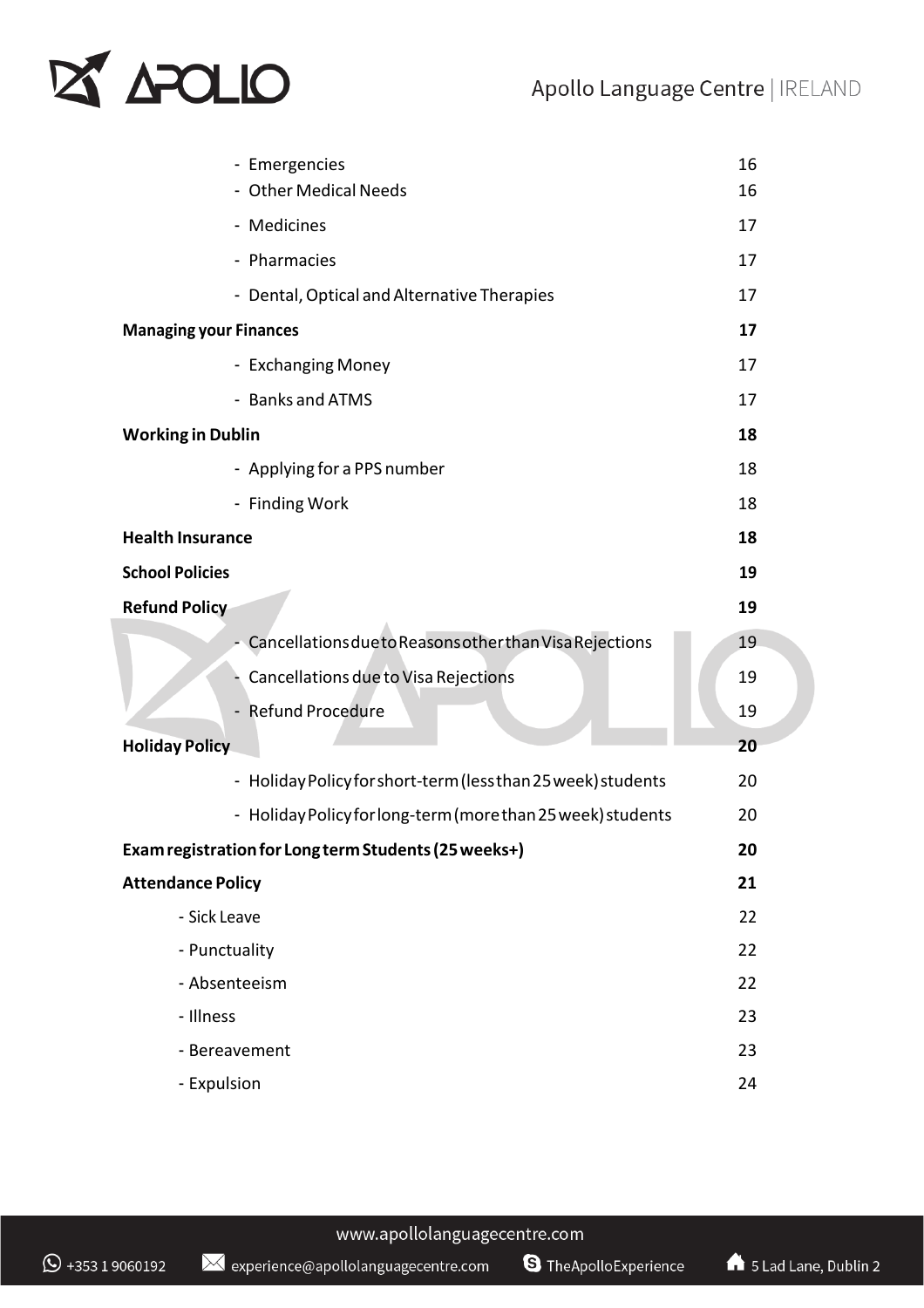

| <b>Complaints procedure</b>               | 24       |
|-------------------------------------------|----------|
| Course<br>Accommodation                   | 24<br>24 |
| Social programme                          | 25       |
| <b>Code of Conduct</b>                    | 25       |
| - Teaching and Learning Code of Behaviour | 26       |
| - Unacceptable Conduct                    | 26       |
| - Consequences of Unacceptable Conduct    | 27       |
| - Disciplinary Appeal Process             | 28       |
| <b>Access and Equity Policy</b>           | 28       |
| <b>Additional School Policies</b>         | 29       |
| - Mobile Phones                           | 29       |
| - Book Policy                             | 29       |
| - Meal/Coffee times                       | 29       |
| - Smoking Restrictions                    | 29       |
| <b>Changes to Personal Details</b>        | 29       |
| - Valuables                               | 29       |
| - Academic Conduct                        | 29       |
| <b>Emergency Contact Details</b>          | 30       |
| <b>Apollo Contact Details</b>             | 31       |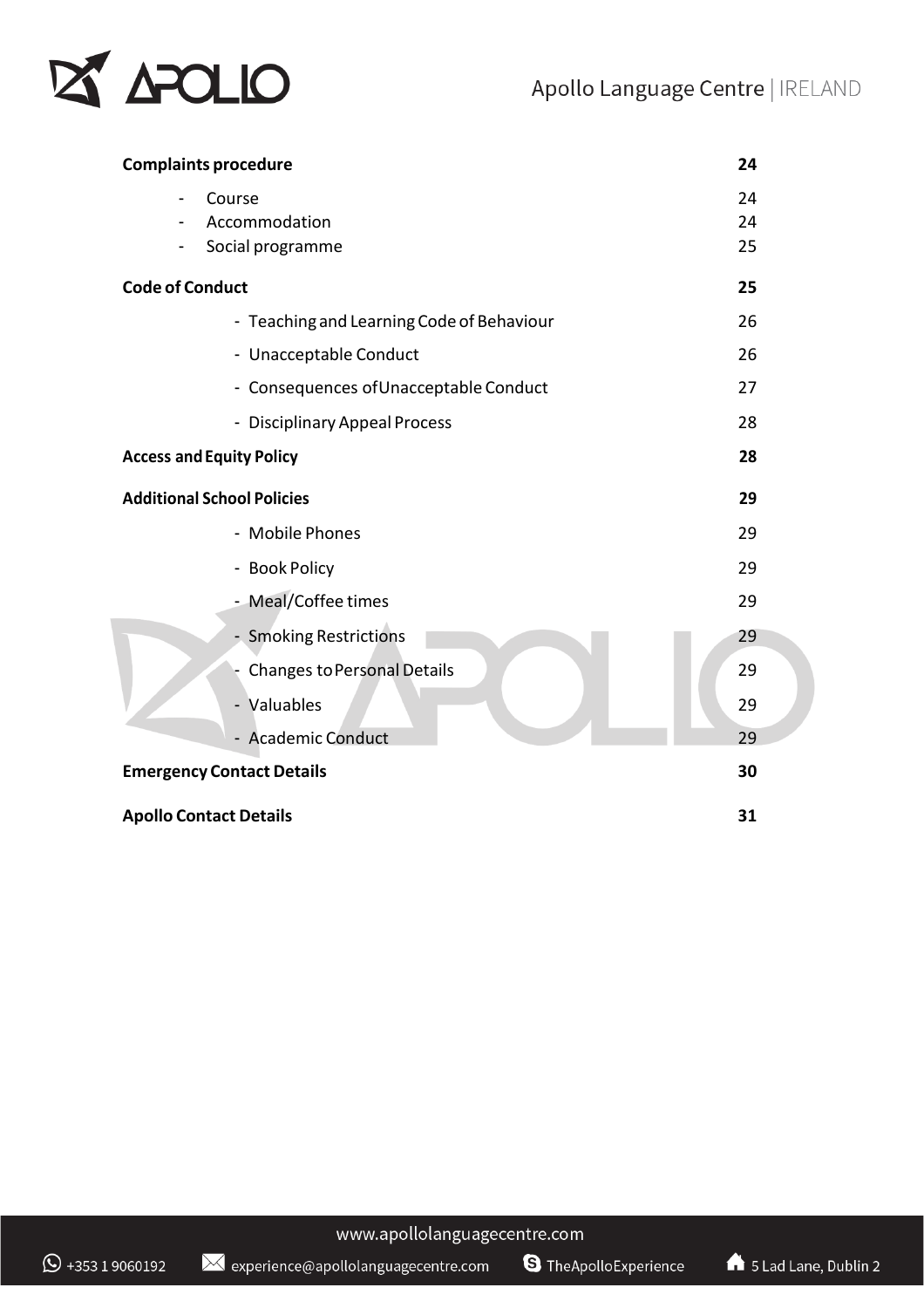## **APOLIO**

### **Welcome to Apollo Language Centre!**

We hope you have a great learning experience with us. These are some of the people who work at Apollo Language Centre:

**Steven O'Dwyer** – Owner/Director

**Aoife Govern** – Owner/Director

**Seán O'Donnell** - Academic Manager / Academic Student Services

**Bruna Borges** - Bookings & Student Services - Accommodation & Social Programme

#### And all **Apollo Teachers**

Steven & Aoife, Apollo's Directors have a combined experience of over 25 years in the study abroad industry and therefore have a very clear understanding of what is required to be able to give you the experience you deserve. We will help you in any way we can to ensure you enjoy your time in Dublin and at Apollo, as much as possible. We strive to meet the highest of standards and your feedback is greatly welcomed, as we continually try to improve, and be the best language school in Ireland. We are committed to ensuring you reach your goals and will provide you with a quality learning environment to be able to achieve this.

The Student Handbook will provide you with a guide on how we at Apollo Language Centre work, what is required of you as students, plus answer many questions you may have about your time here. We hope you find it useful, and if you have any questions we would love to hear from you. We are always here to help!

**Steven O'Dwyer Aoife Govern**

Owners / Directors

www.apollolanguagecentre.com

 $\bowtie$  experience@apollolanguagecentre.com S TheApolloExperience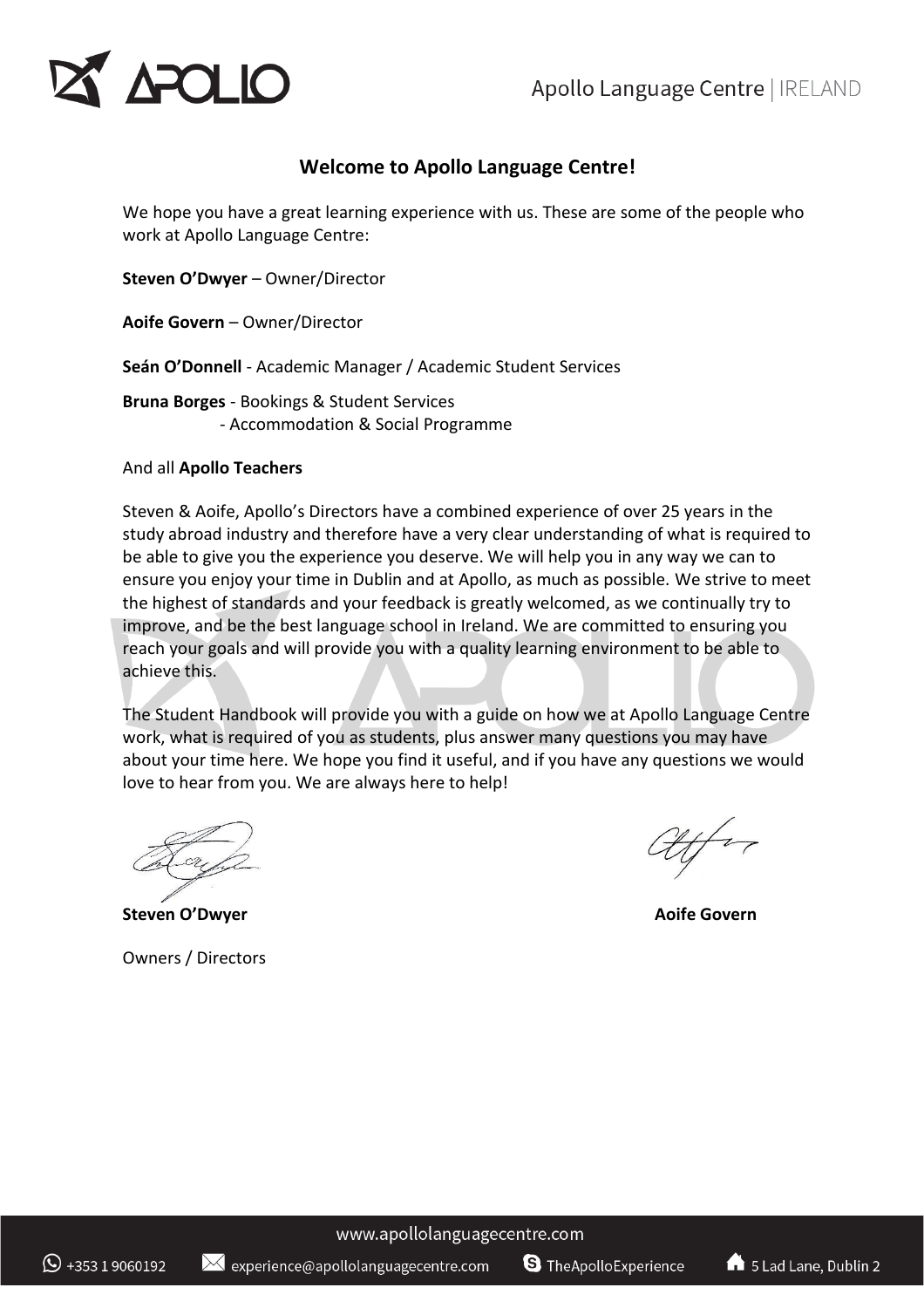## APOLIO

### A Welcome Note from Seán O'Donnell, Academic Manager

At Apollo Language Centre, we have built a great team of teachers who provide a professional language learning experience in an open, personal and motivating environment. Our teachers have worked around the world in places as far away as Brazil, Vietnam, Middle East, Japan and Korea to places nearer home such as Spain, Italy, Poland, Portugal, and Germany. They bring with them a wide range of key experiences and knowledge of different cultures and learning styles.

Teaching methodology at Apollo is based on the communicative approach and a focus on language use, rather than just memorising form (grammar). We believe that learning a language means developing active, engaged learners who are able to take control of their learning and link their classroom learning experience to life outside the class. As such, each day you have two lessons taught by different teachers to give you exposure to a variety of accents and teaching styles. Lesson 1 focuses on grammar, structure and vocabulary development. These are taught with an emphasis on developing your reading and writing skills. Lesson 2 focuses on interactive communication with an emphasis on effective real-life communication and ways of practising and achieving it (listening and speaking skills).

The courses are based on a textbook published in conjunction with our publishing partner, but our teachers try to connect to your life and your interests by using a variety of supplementary materials such as newspapers, magazines, audio and video files, songs, etc. In linking your classroom learning experience to life outside the class, a lot of these materials will have a focus on Dublin and Irish life and culture. For those interested in an external exam, we introduce all students to internationally-recognised exams appropriate for their level and also offer additional IELTS, and University of Cambridge exam preparation (PET, FCE, CAE, etc.).

#### **Seán O'Donnell**

Academic Manager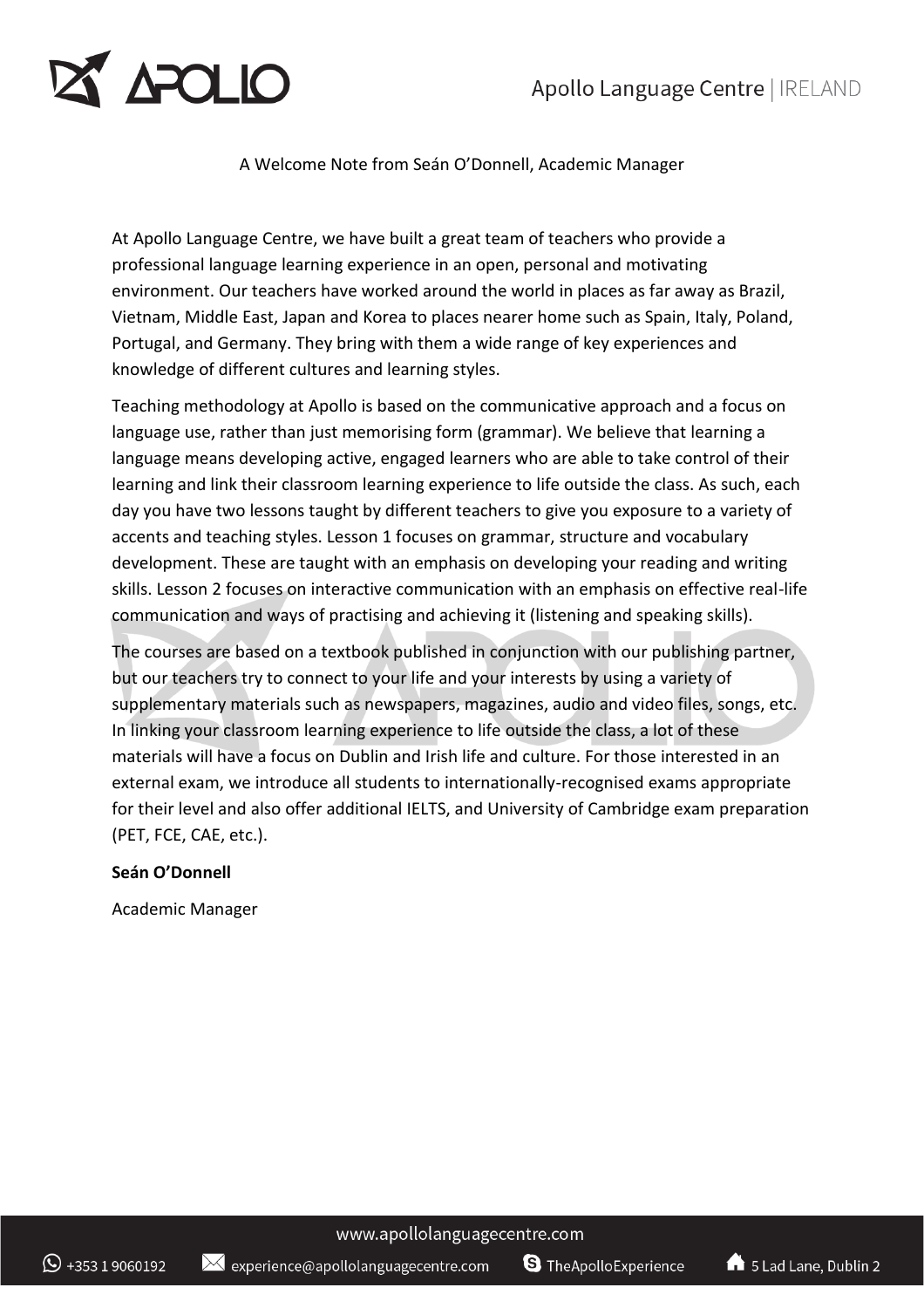

#### **Apollo Language Centre**

Apollo Language Centre is located in a beautiful 3-storey building on Lad Lane, Dublin 2 in the very centre of Dublin city. The school has large bright classrooms, full computer access, a cafe, and a comfortable student area where you can relax after class. Each class is taught by two teachers and has a maximum of 14 students in each class, ensuring a high level of individual attention. We offer a variety of courses at different levels and have a team of qualified and experienced teachers who are committed to your learning success. Most courses are structured to allow students time to explore the sights of Dublin and to become immersed in the surrounding culture and lifestyle.

We have a variety of different courses, some of our most popular are listed below. For a full list of our courses please see our brochure or website - www.apollolanguagecentre.com

#### **Courses**

- Morning Real World English 20 hours
- Afternoon Real World English 15 hours
- Real World English Plus 25 hours
- Real World English + Professional English 25 hours
- Professional Internship Placement
- Real World English + Exam preparation 20 or 25 hours

#### **Classes:**

Our full-time classes start at 09.00 every morning and finish at 13:15pm. Break time is from 11:00 to 11:15. For students enrolled in a 25-hour programme, the extra afternoon classes start at 14.00 and finish at 15.15 from Monday – Thursday. Real World English 15-hour afternoon programme starts at 13.45 and finishes as 17.00 break time is from 15.15 to 15.30. Students must participate in a minimum of 20 lessons per week (15 if you have purchased the afternoon course). As a courtesy to your teacher and other students please arrive on time. Students who arrive more than 15 minutes late will not be admitted to class. If you have any problems with your class (for example, you think that the class is too easy or too difficult) please speak to the Academic Manager, Seán O'Donnell or to Academic Student Services. There are free elective classes some afternoons. If you would like to attend any of these please go to reception to register.

 $\bowtie$  experience@apollolanguagecentre.com

S TheApolloExperience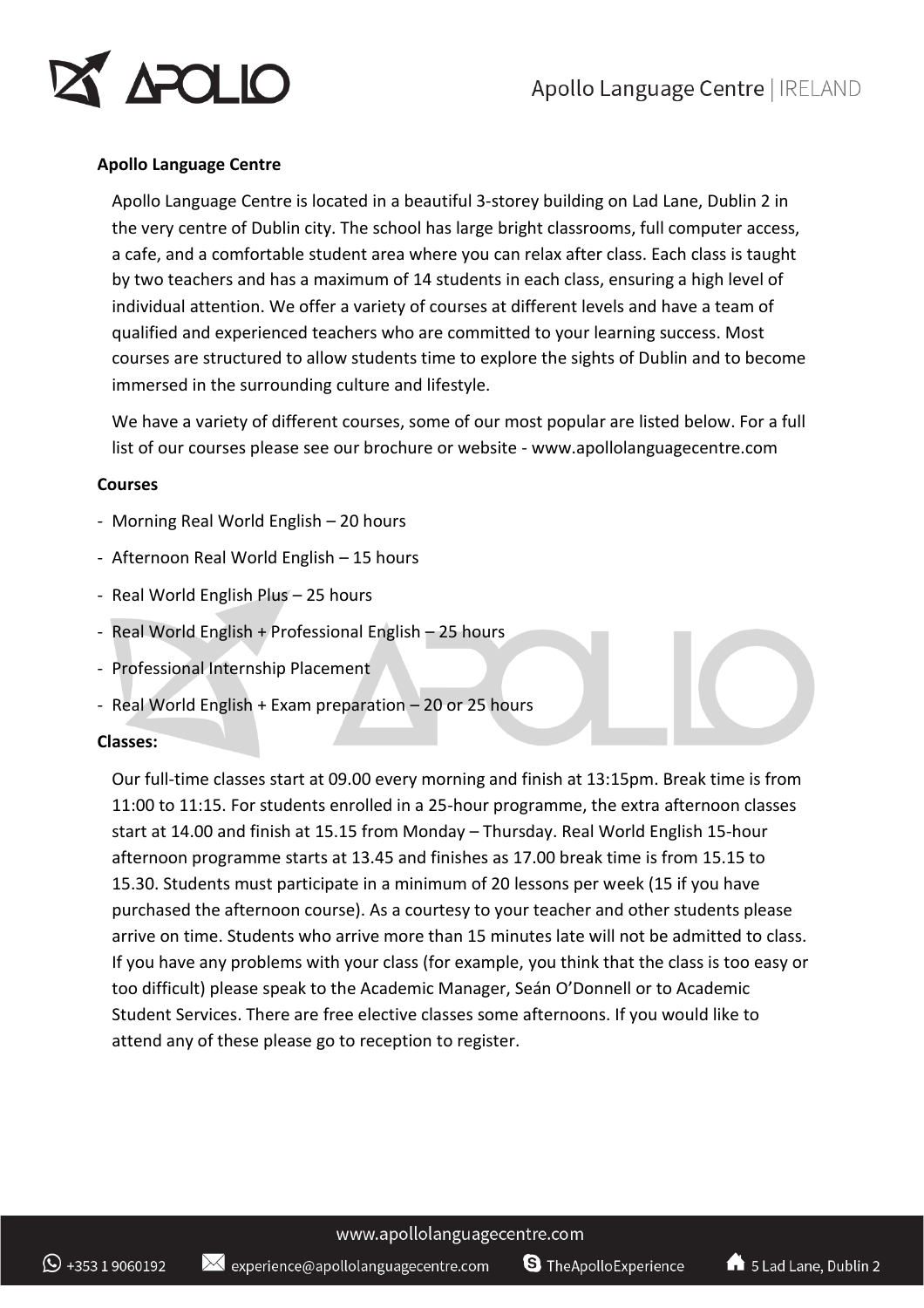

#### Your Level and Assessment

#### **Assessment on arrival:**

On your first day at Apollo Language Centre you will be tested in grammar, vocabulary, speaking and listening so that we can determine your level of English. You will then be placed in a class suitable for your English language level; from Elementary (CEFR A1) through to Advanced (CEFR C1). On your first day, you will be welcomed by our support staff and our Academic Manager. You will receive a welcome pack containing an introduction to the school, helpful hints and tips on studying and living in Dublin, a map and information on the city. During your course your progress is assessed through regular testing by your teachers. As you progress, you will also change classes to ensure that you are in the most suitable class for your English language level.

#### **Exam Registration for Non-EEA students**

As part of their induction, non-EEA Academic Year students are required to sign an agreement stating that they will take an end-of-course exam. The agreement states that the student understands that these exams are mandatory and that they agree to sit them. Once this agreement is signed by both parties, the student is automatically registered into a Cambridge exam by the Exams Coordinator, Naz Nolan or Academic Student Services, the student may request to register for an alternative exam if they wish.

Two weeks prior to the exam date, the student will receive a reminder email stating the time, date and location of the exam.

The record of the grades the student receives in these exams are securely stored by the Academic Manager or Academic Student Services and are available to view by the student, INIS and relevant internal personnel.

#### **Apollo Language Centre Certificate**

A Certificate of English Language (level or proficiency) is issued to all students who successfully complete their course. The Certificate states which course the student completed, the dates the course ran, and the level the student attained, based on the Common European Framework of Reference (CEFR).

www.apollolanguagecentre.com

 $\bowtie$  experience@apollolanguagecentre.com

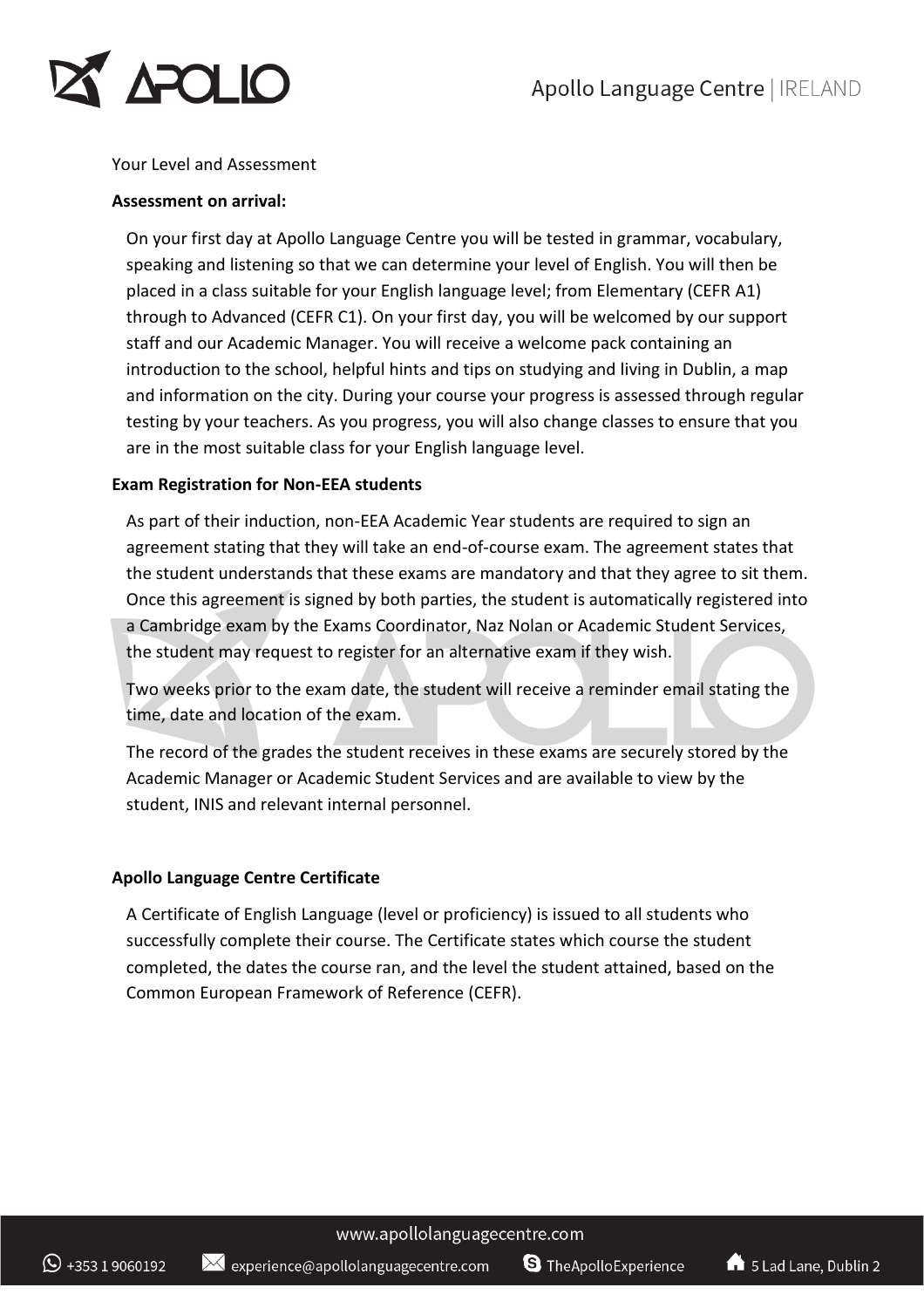

#### **Learner Protection**

In the highly unlikely event that Apollo Language Centre ceases trading during your course here, you have a guarantee that your student fees are protected against school closure. Apollo Language Centre, in partnership with O'Driscoll O'Neil Insurance and Pay to Study provide Learner Protection in line with QQI standards to offer students peace of mind in terms of fee security and guaranteed course sustainability.

#### **How?**

O'Driscoll O'Neill Insurance:

All students who register for a course which is on the Interim List of Eligible Programmes (ILEP) will be covered by "Learner protection" This is an insurance policy which guarantees that in the event of a closure all students will be fully refunded for all costs (tuition, accommodation) "Learner Protection" is provided by the insurance company "O'Driscoll O'Neill"

Every student who purchases a course of 25 weeks will automatically be provided with cover. Apollo Language Centre and the Student will receive a certificate of insurance at the beginning of the course.

#### **O'Driscoll O'Neill:**

Address: 17 Herbert Pl, Grand Canal Dock, Dublin 2 Phone: (01) 639 5800

#### **PayToStudy:**

"Escrow Account facilities" describes the mechanism that enable student funds to be held by an independent third party and released only to the payee account on the fulfillment of stated conditions. Students coming to study at Apollo Language Centre on an International Student visa, can pay their fees into the Apollo Language Centre PaytoStudy Escrow account. All funds will be held by PaytoStudy on behalf of the student and Apollo Language Centre pending the visa decision. Where the visa decision is positive, the funds are transferred to Apollo Language Centre. If the visa application is refused, the funds (less any pre-agreed charges) are refunded to the student.

Payments can be made using all standard banking methods as well as credit & debit cards. PaytoStudy are the leaders in money management and have a reputation for excellence in service. Interpay Ltd, trading as PaytoStudy, is regulated by the Central Bank of Ireland.

#### **Safety Tips**

The Irish Tourist Assistance Service helps victims of crime. Phone: 1890 365 700

#### **Mind Your Money**

- Make arrangements to store your excess cash, passport and other valuables in a safe place in your accommodation.
- Don't carry all your money together. Only carry what you intend to spend in that day.
- If you have to carry excess cash or valuables, use a discrete money belt inside your clothing.
- Be careful when withdrawing money from cash machines.

 $\mathbb{X}$  experience@apollolanguagecentre.com

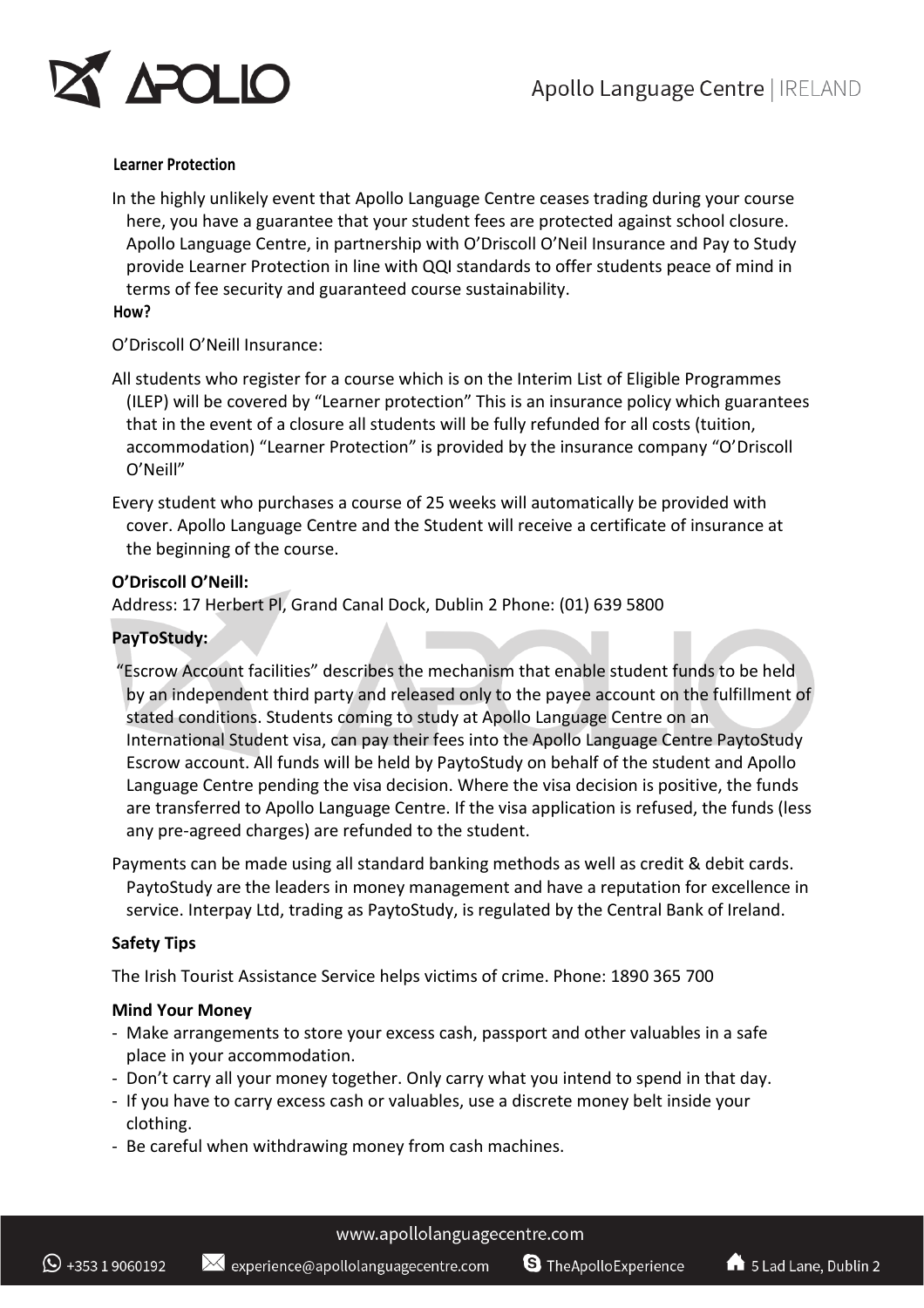

#### **Out and About**

- It is not a legal requirement to carry your passport or ID card in Ireland. Some students like to carry a photocopy and leave their passport at home.
- Mind your bag when in crowded areas. Use a handbag or shoulder bag that can be held securely.
- Keep to populated areas. Avoid deserted streets at night.
- Don't wear expensive jewellery or leave belongings exposed. If you are travelling to a remote area to walk or cycle, inform somebody where you are going.
- Always camp in approved sites only never pitch a tent in open spaces or public areas.
- Look confident at all times.

#### **Public Transport**

Dublin offers three kinds of public transport – train, bus and tram.

1.Train - www.irishrail.ie

Iarnród Éireann is the national railway system operator of Ireland. The Dublin Area Rapid Transit (DART) is part of the suburban railway network in Ireland, running mainly along the coastline of Dublin Bay on the Trans-Dublin route, from Greystones in County Wicklow, through Dublin to Howth and Malahide in County Dublin.

#### 2.Bus - www.dublinbus.ie

Dublin Bus is the bus operator in Ireland. It operates an extensive network of routes in the city of Dublin and the Greater Dublin Area. Apollo Language Centre is located near the stops for the following bus numbers: 18 / 25x /37/39/39a/51d / 51x / 66x / 67x / 70/77x

3.Tram - www.luas.ie

Luas is the name of the light rail or tram system serving Dublin. There are currently two Luas lines, the Green line and the Red line. Trams operate from 05:30 to 00:30 Monday to Friday. Apollo Language Centre is located 5 minutes walking distance from the Charlemont stop on the Green Luas line.

www.apollolanguagecentre.com

 $\frac{1}{2}$  experience@apollolanguagecentre.com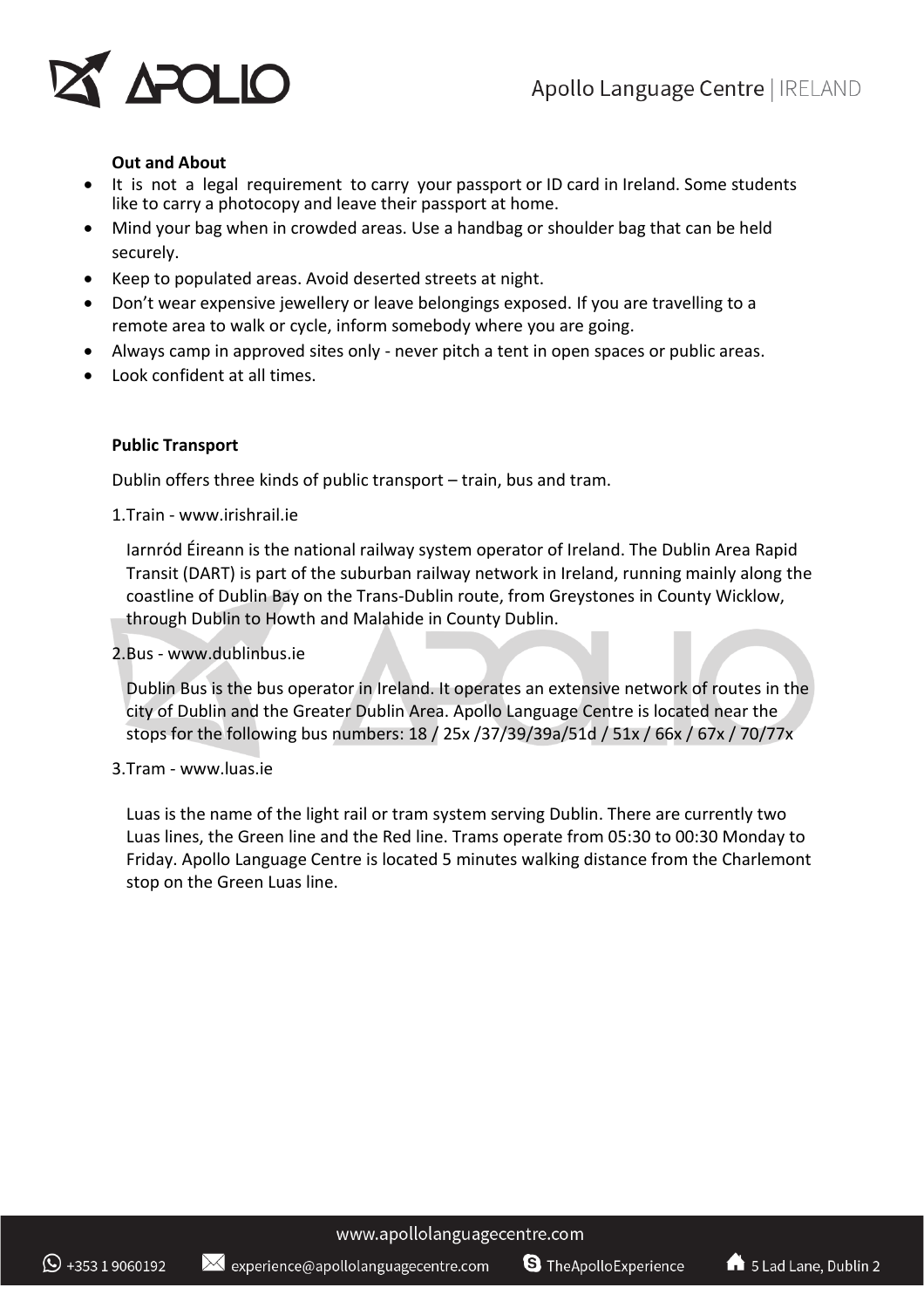

#### **Living in Dublin City**

Dublin is a lively, modern, and cosmopolitan city with a population of approximately 1.3 million people. It is located on the east coast of Ireland, at the mouth of the River Liffey. Dublin has many of the advantages of a larger city while retaining the charm and tradition of a smaller one. With increased prosperity the city has been attracting more and more people from all over the world to live and work here, and today it boasts a cultural diversity to match the most cosmopolitan tastes. Over the years there has been an explosion in foreign cuisine, with European, Asian and South American restaurants now a common sight around the city. Surrounded by mountains and located on the coast, visitors to Dublin are never too far away from a scenic view. As the transport hub of the country it also makes it the perfect base from which to explore the rest of our beautiful island. To learn more about our great city check out the websites below:

#### [www.visitdublin.com](http://www.visitdublin.com/) [www.dublin.ie](http://www.dublin.ie/)

#### **Dublin Seasons / Weather**

Dublin experiences four seasons of summer, autumn, winter and spring. It has a mild temperate climate, which means that our summers don't get too hot and our winters don't get too cold! Generally, the average temperature in winter is about 5°C and in summer it is around 20°C. One thing to note is that the weather is very changeable, so be prepared for everything!

#### **Shopping in Dublin**

Shopping in Dublin focuses on the two main pedestrianised shopping streets of Grafton Street/Stephen's Green on the southside and Henry Street on the northside and their surrounding streets. The two streets are just either side of the river, a few minutes' walk apart, but are somewhat different.

#### **Southside**

Grafton Street, located between Trinity College and St Stephen's Green is the more smart shopping area with St Stephen's Green Shopping Centre and fashionable stores such as Brown Thomas, the department store catering for many designer showcases, both foreign and local. Dublin's leading and most exclusive jewellers, Weirs, is also here, as well as the most popular of the famous Bewley's Cafés. Other principal shopping streets in the area include Wicklow Street, Dawson Street, and South Great Georges Street. The nearby Powerscourt Towncentre is one of the nicer, albeit small, shopping centres in the city. Also close by is The Georges Street Arcade, an indoor market well worth a visit.

#### **Northside**

Henry Street has department stores such as the popular Arnotts, and an assortment of popular clothing and footwear stores. The ILAC shopping centre, and the newer Jervis Street Shopping Centre are both here. The well-known outdoor food market of Moore Street is always full of bargains. The nearby O'Connell Street, Dublin's main thoroughfare, is home to Eason's Booksellers as well as several other shops.

 $\mathbb{X}$  experience@apollolanguagecentre.com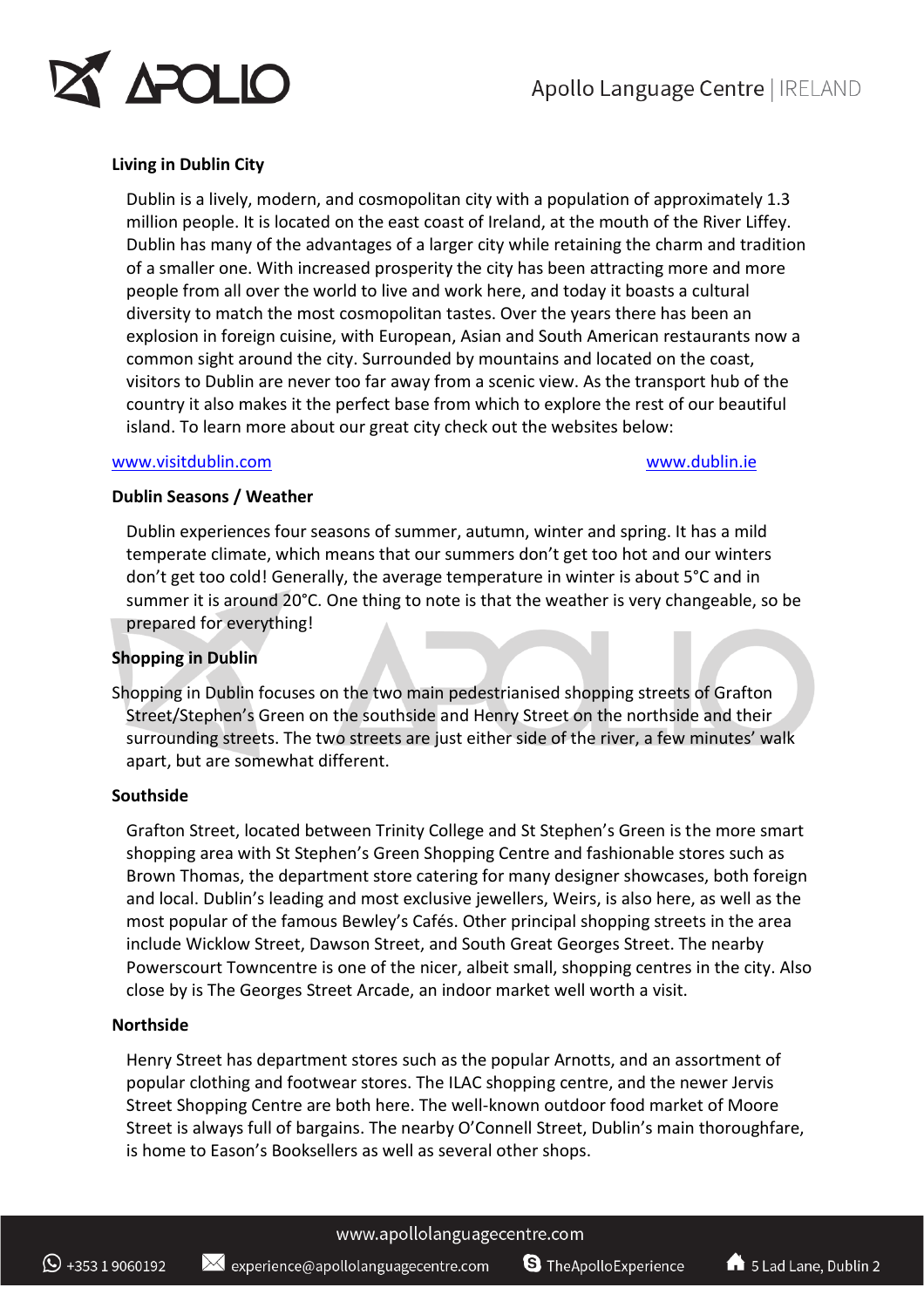

#### **Dublin Markets**

Dublin also holds various markets in and around the city. Some well-known ones include:

Temple Bar Food Market Venue: Meeting House Square Date: Every Saturday (weather permitting) Time: 10.00 - 16.30

Temple Bar Book Market Venue: Temple Bar Square Date: Every Saturday and Sunday (weather permitting) Times: 11.00 - 18.00

Blackrock Market - Open every Saturday, Sunday and Bank Holiday Monday

#### **Accommodation Homestay**

Ireland has always been famed for its hospitality and staying with a host family is one of the best ways to experience this first-hand. Many students find staying with an Irish family a very rewarding experience as it offers them a unique insight into Irish culture and provides the perfect opportunity to improve their English by practising it in a natural everyday context. Over the years, we have built up strong relationships with a number of local families who host our students during their time in Ireland, all of whom are personally interviewed by our Accommodation Team and are chosen for their experience and friendliness. Students of the same nationality are not hosted by the same family except on request or when they come as part of a group.

All of our host families are within walking distance to public transport and provide their guests with:

- two meals (breakfast and dinner) Monday-Friday and three meals (breakfast, lunch & dinner) at weekends
- help with finding your way around the city and interesting places to visit.

#### **Residence**

For students who do not wish to stay with a host family, we have a number of modern, fully serviced apartments available for short-term rent in the very centre of the city. Due to demand, apartment accommodation generally needs to be booked at least 4 weeks before a student is due to arrive. The Apollo Adult Residence is located at a brand new apartment complex with 470 bedrooms in shared apartments ranging from 3-8 single bedrooms, all with en-suite bathroom, offering a superior choice for students which far exceeds any other centrally located student accommodation in the city.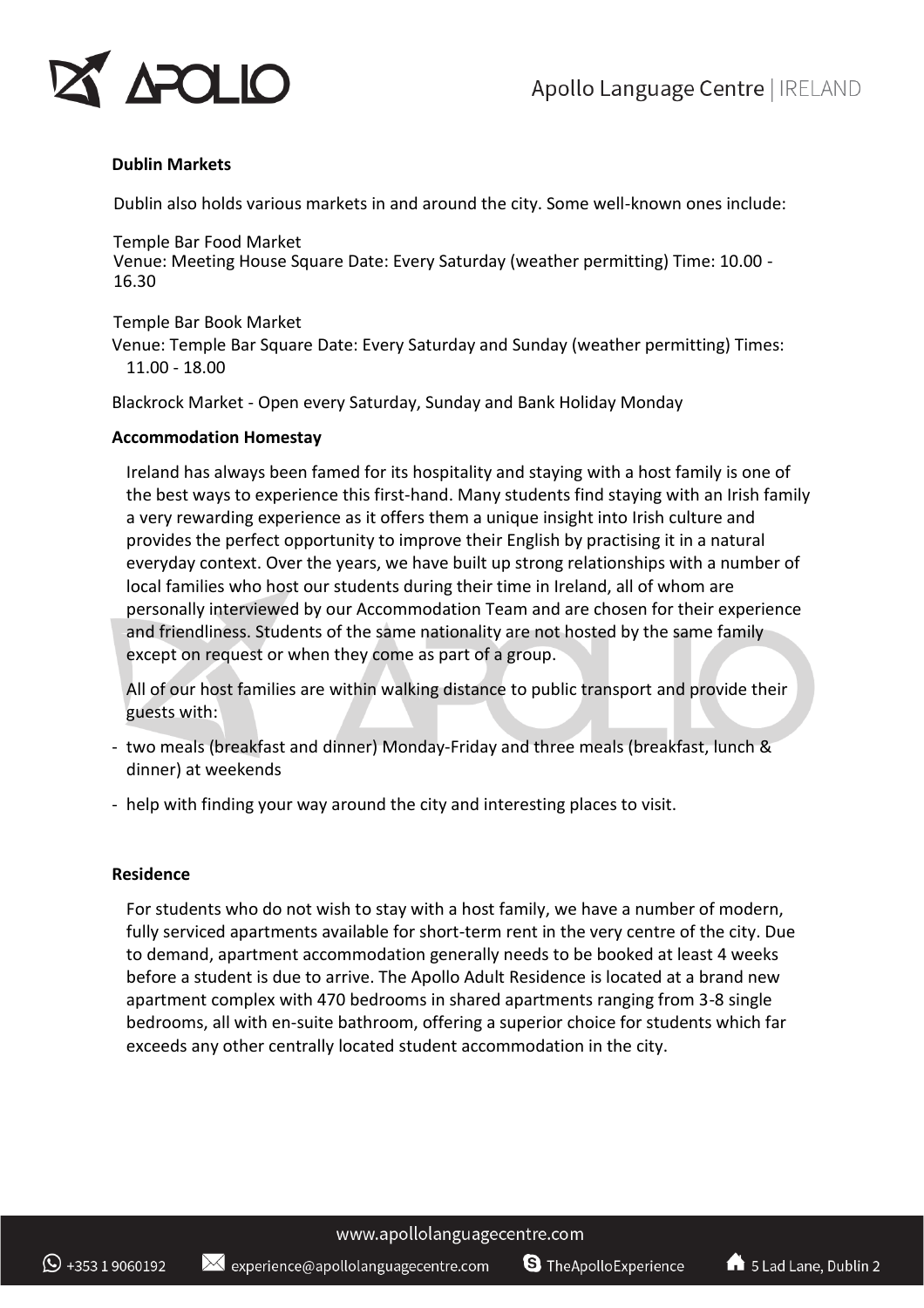

#### Location:

Next door to the Guinness Storehouse and only 10 minutes' walk from Temple Bar and 25 minutes' walk to the school, the residence is located within the Digital Hub, the largest cluster of technology, digital media and internet companies in Ireland.

#### COMMON ROOM:

Students have the unique opportunity to meet new friends in the large shared common area at any time of the day or evening which has a pool table and TV lounge area.

#### GYM:

The on-site gym available to residents has state of the art cardio and weights equipment.

#### STUDY ROOM:

There is a spacious study area where students can quietly study alone or in small groups with wifi and charging docks for laptops.

#### LAUNDRY:

There are laundry facilities on-site for washing and drying open 24/7. Residents are notified via an app on your phone when your washing is ready.

#### 24 HOUR ONSITE STAFF/SECURITY:

There is a 24-hour reception area where a member of staff is available day or night. They've been hired for their friendliness so will happily help you with any requests or problems you may have. The residence is also monitored by CCTV 24 hours a day.

#### **Hotel / Hostel**

If students require hostel or hotel accommodation during their stay in Ireland we are happy to help students book suitable places to stay in the area. Generally, the price you pay for accommodation will determine its quality. However, it can be expensive to live in a good quality hotel for a long period of time. Backpacker accommodation is relatively inexpensive but you should consider bringing your own sleeping bag and pillow if you opt for this kind of temporary accommodation.

#### **Permanent Accommodation**

Once you have established a routine in Dublin, you may want to move from your temporary accommodation into something more permanent. You could continue with homestay or perhaps find somewhere else to live - either sharing with other students or renting a place on your own.

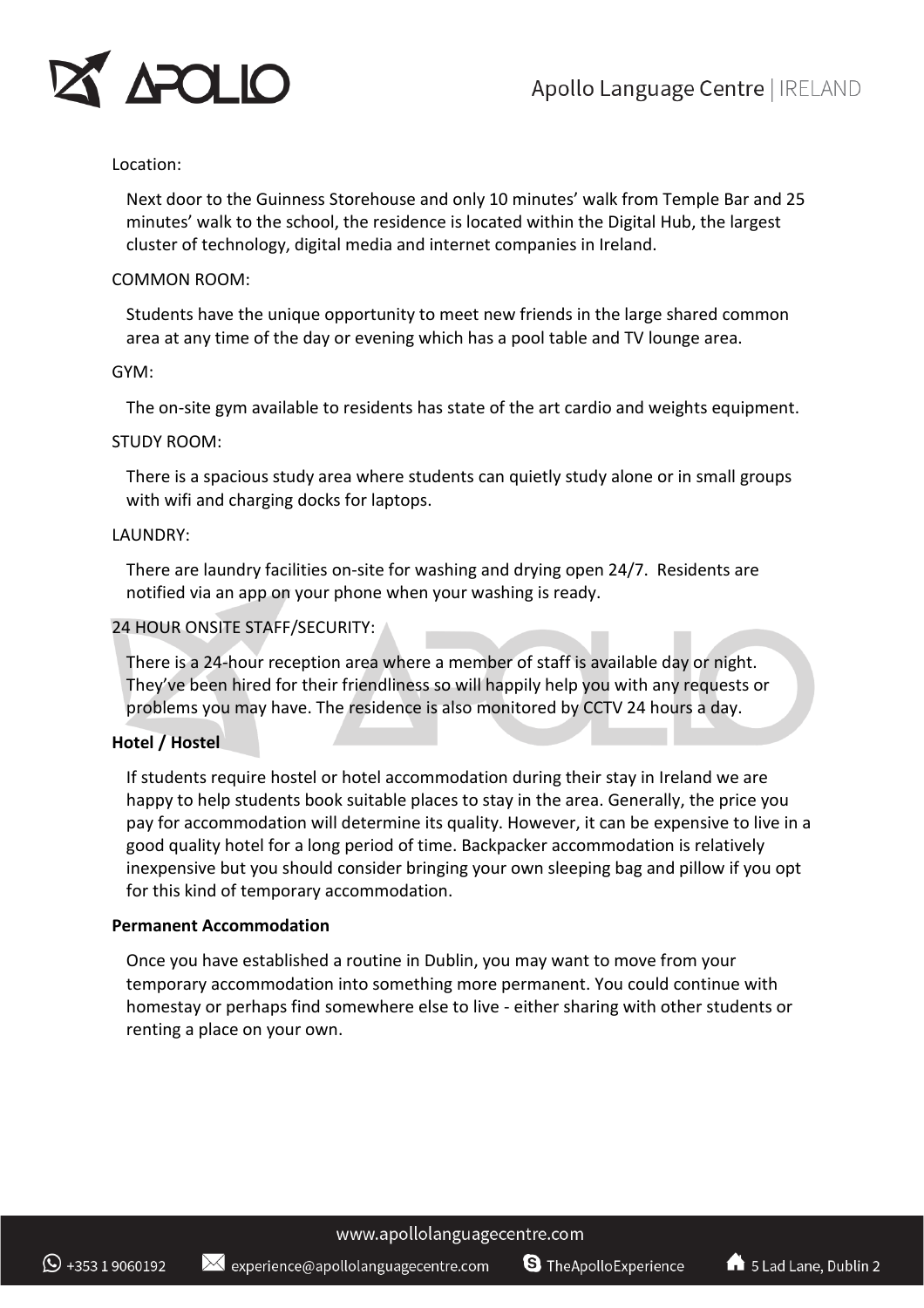

#### **Rental**

The price of renting accommodation can vary greatly, depending on the location and facilities and whether furniture is provided or not. The best idea is to find something you like and compare with other accommodation in the same area.

#### **Where to Look for Accommodation**

Properties for rent are advertised in the "to let" section of newspapers, on the internet and through Real Estate Agencies and on websites such as www.daft.ie and www.rent.ie.

Things to Keep in Mind When Renting

#### **The Weekly Rent**

The weekly rent you pay does NOT cover the cost of electricity, gas or telephone charges. Rent is generally paid two to four weeks in advance with the agent or landlord asking you to pay a security deposit equal to an additional four weeks' rent before you move in. This deposit is refunded to you when you leave, provided you have not caused damage to the property and have paid your rent.

#### **Signing a Lease**

To secure a property, you will need a security deposit plus a payment of several weeks' rent which has to be paid in advance. In some cases, you will also be required to provide references. As a tenant, you have rights and obligations – make sure you know these before you sign any document. Make sure you know all of the costs and that you understand the documents you are about to sign. If you need help, you should contact your local Citizens Advice Bureau at www.citizensinformation.ie before you sign.

#### **Restrictions**

The lease may contain restrictions, such as not permitting animals or children in the dwelling. Ask the landlord about his/her particular requirements. Make sure that you know and understand these restrictions before signing the lease. If you do not obey the restrictions on the lease, the landlord can ask you to leave.

#### **Inspecting a Potential Property**

Most landlords will inspect the property with you on commencement of your tenancy. This is done with a list of furniture and fittings in each room of the property so that the two of you can agree on the condition of the property at the commencement of the tenancy. You should note on this document anything you notice during the inspection that is not already listed, and keep a copy that has been signed by both of you. Once you are the tenant, the condition of these things will be your responsibility. This will be done again at the end of your tenancy and the final condition of the property may determine the return of your full security deposit. If this inspection is not suggested, you might suggest it yourself as a means of ensuring fair treatment for all parties involved.

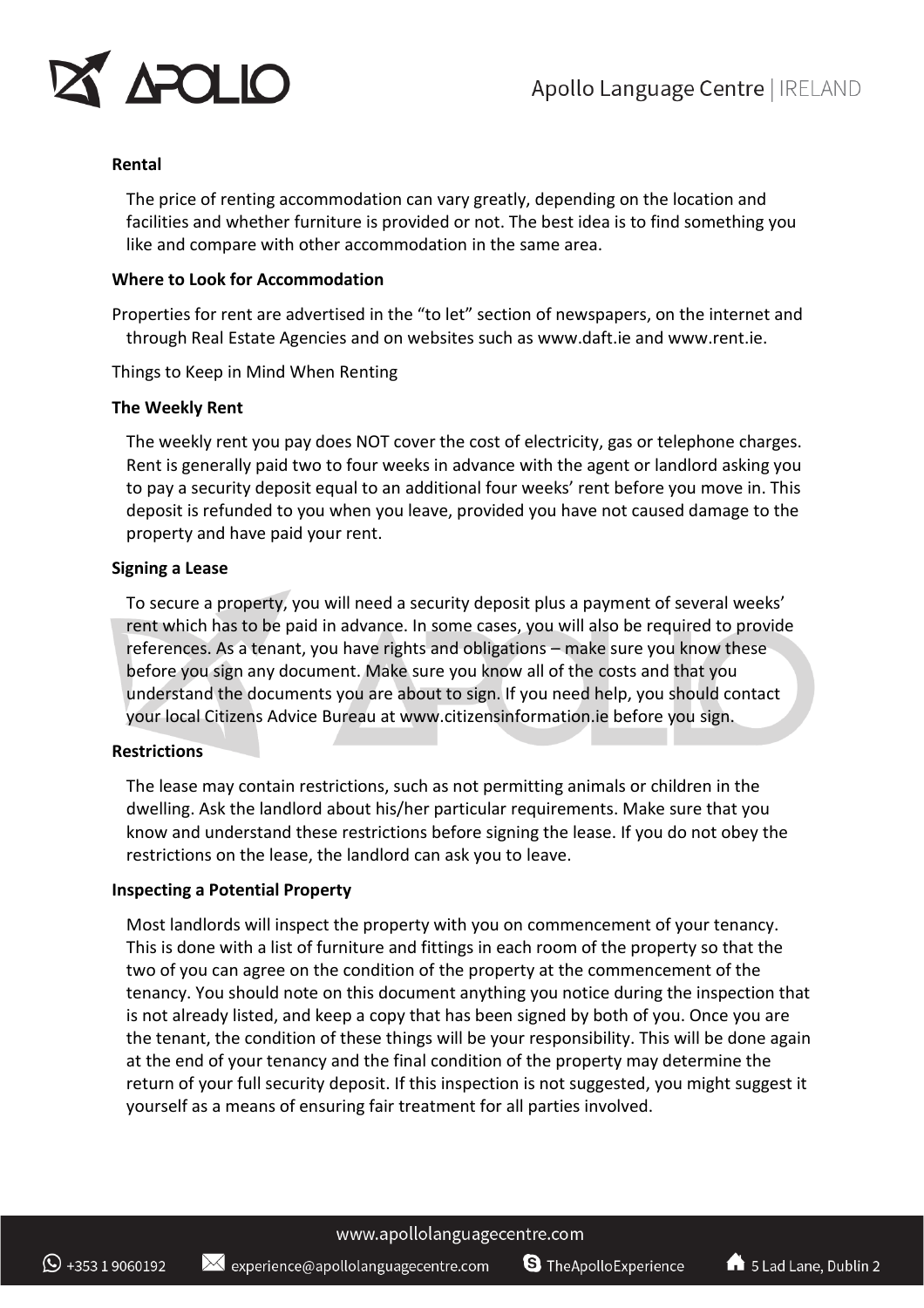

#### **Social Programme**

The social programme co-ordinator organises all the trips and activities each week. Every Monday morning the social and cultural activities for the following week are posted in the cafe. Keep an eye on this for upcoming events and trips.

On Monday, there is an Orientation tour of Dublin for all new students. You will be informed to meet in the lobby at a specific time and our guide will take you around Dublin to introduce you to some places we think are important to see at the start such as where to get your student card, your travel pass, landmarks, shops and pubs.

We organise trips or sports activities on weekdays, so please keep an eye on the notice boards. If you'd like to go on any of the trips or do any of the sports activities, you'll need to go to reception and put your name on the list.

We also organise some weekend trips and some evening activities, so please keep an eye on the notice boards for those. Again, you will need to sign up at reception if you would like to go on any of them.

If you would like to plan your own trips or activities you can arrange to meet our social programme co- ordinator. We have lots of ideas and are always happy to help!

If you are under 18, you may need your parents' permission to go on some trips.

#### **Services Telephones**

#### **Calling Emergency Services DIAL 999**

In Dublin dial 999 from any phone for fire, police or ambulance services. 112 may also be dialled from mobile phones. Dialling 112 will override key locks on mobile phones and therefore save time. Emergency Services operators answer this number quickly and to save time will say, "Police, Fire, or Ambulance". If you are unsure of what emergency service you need tell the operator what the emergency is. You will then be connected to the appropriate service to assist.

#### **Making an international phone call**

Dial – international access code + the country code + the area code (if required) + phone number (when adding a country code to a number, any leading 0 (zero) on the area code following it is NOT dialled).

- National Operator: 10
- International Operator: 1141
- Directory Assistance Ireland: Ireland 11811
- Directory Assistance Rest of the world: 11818 Mobile/Cell Phones

 $\mathbb{X}$  experience@apollolanguagecentre.com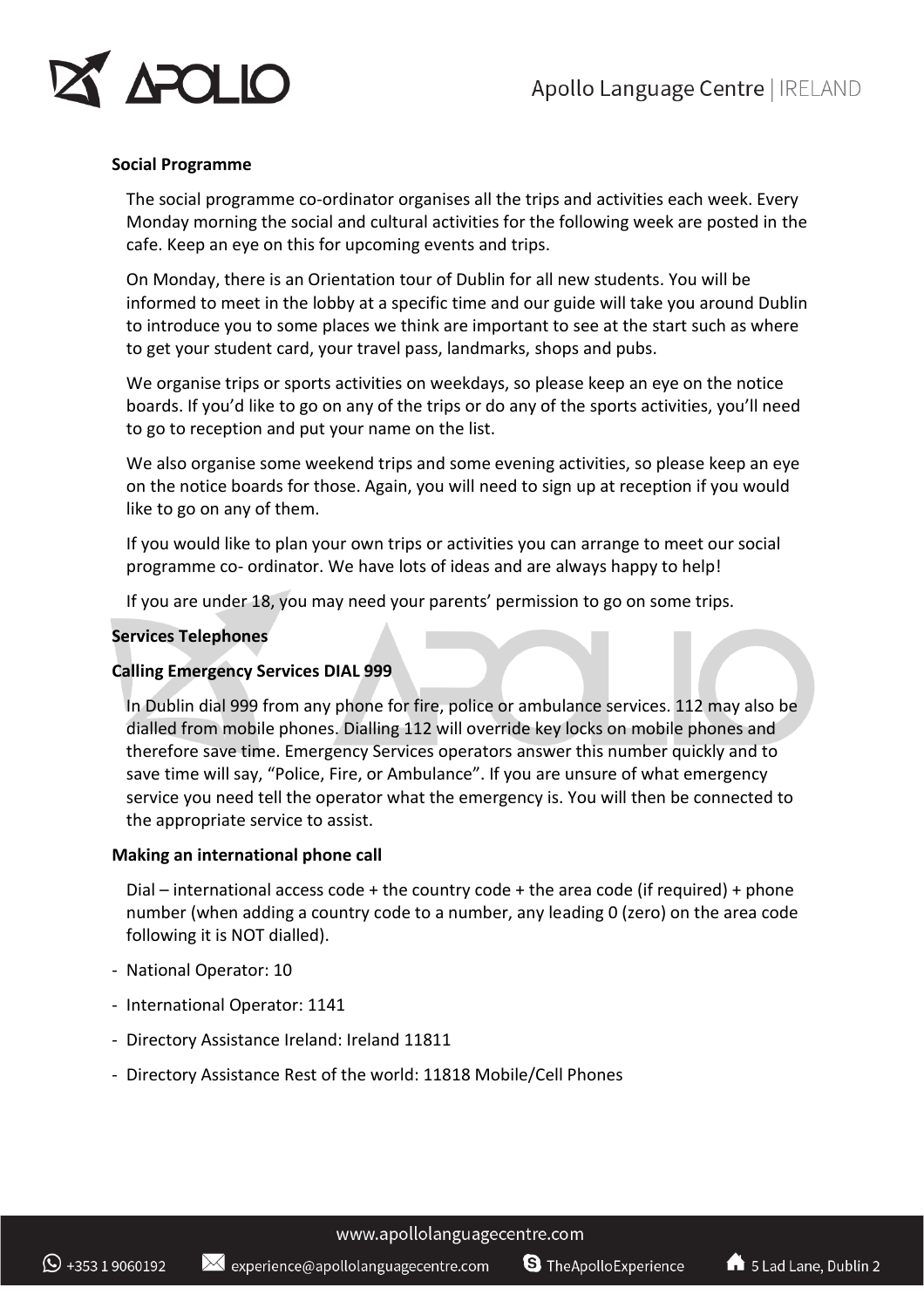

There are three main mobile phone operators in Ireland. They are:

Vodafone;

Meteor;

3 (Three).

Services are provided on either a pre-pay or bill-pay basis. If you use a bill pay phone your calls will be cheaper but you will have to sign a contract, normally for 12 - 18 months. For a comparison of mobile phone plans with the various providers see: www.callcosts.ie

#### **Medical Care**

If you require urgent medical care Apollo is authorised to seek and provide appropriate medical care. There are doctors available at the Emergency Department of the local hospitals.

#### Emergencies

#### **APOLLO EMERGENCY CONTACTS:**

The following Apollo Emergency contact details are to be used in case of emergency, outside of normal office hours which are 08.30-17.00 Monday-Friday:

```
Emergency Phone/Whatsapp: +353 85 844 1219 Email:
```
emergency@apollolanguagecentre.com

For emergency i.e. fire, ambulance, or police phone 999. When you dial 999, the operator will ask you what service you want – that means, do you want the fire brigade, an ambulance or the police. Then they will ask you your name, address, telephone number and what you require assistance for. If your English is not good, say "Fire/Police or Ambulance" and tell the operator what country you are from, and you will be put through to a translator. Note about mobile phones 112 will work even if no credit or out of service for their provider.

#### **Other Medical Needs**

If you are sick and it is not an emergency, you should visit a doctor (GP) or a medical centre.

What happens if you become sick?

- Phone the doctor or medical centre and make an appointment. If you cannot attend your appointment, phone to cancel.
- Go to your appointment. Your doctor will ask questions about your health and may give you a prescription for medicine. Some medicines may be covered by your Health Insurance, but not all, ask the customer service officer at the health centre which medicines are covered.
- Get a medical certificate. If you are away from your classes, you will need to prove you were sick. A medical certificate from your doctor will show that you were unable to attend classes. There is no extra charge for this certificate.

#### www.apollolanguagecentre.com

S TheApolloExperience

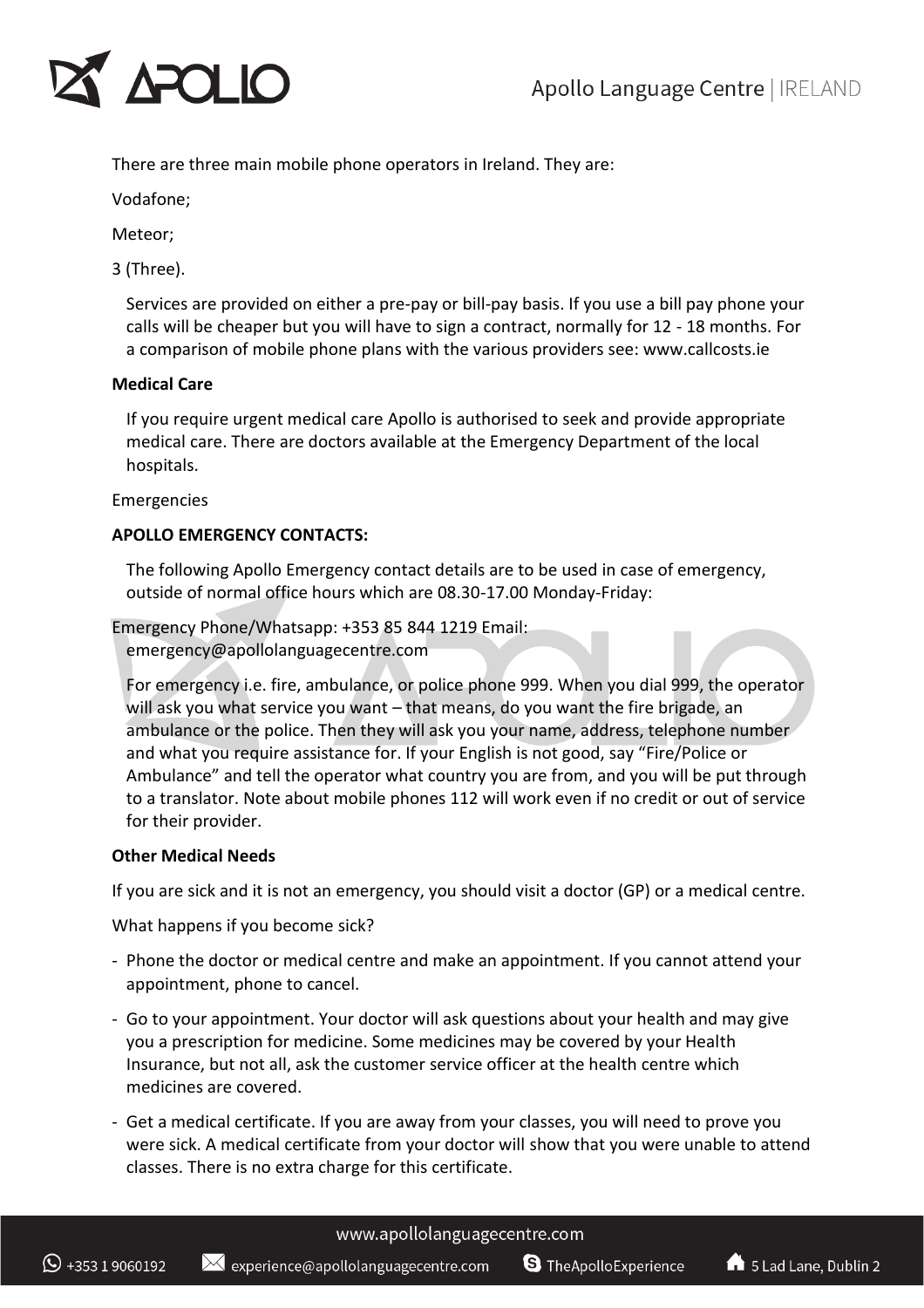

- Pay your bill. Normally you will need to pay all of the fees yourself. Depending on your health insurance policy you may be able to claim back some of the fees at a later date.

#### **Medicines**

If you are sick, your doctor or GP might prescribe medicine. Prescription medicines are available at chemists and pharmacies. Your Health Insurance will only pay for prescription medicines above a certain value. If you normally take any prescription medicines, you should have a letter from your regular doctor with details about your condition and the medicine you are taking. This will help if you need treatment or medicines for your medical condition.

#### **Prescription Medication**

Medication prescribed by your doctor is not free. You must pay the pharmacy. Depending on what type of health insurance policy that you have you may be able to claim back the cost from your health insurance provider.

#### **Pharmacies**

GP surgeries do not have medications to dispense to you. You must take the prescription given to you by the doctor to a Pharmacy or Chemist to obtain the medication. You are able to walk in off the street to any pharmacy/chemist/drug store in Dublin and will only have to wait a short while for your prescription medicine to be prepared.

#### **Dental, Optical and Alternative Therapies**

Dental, optical and alternative therapies are not covered by your Health Insurance and may be expensive compared to your home country.

#### **Managing Your Finances Exchanging Money**

The currency in Ireland is the Euro  $(\epsilon)$ . Money exchanges can change your country's currency into euro. You can exchange money at dedicated money exchanges at the airport or at any bank. Rates will vary between different banks and exchanges, so check before you exchange money to get the best rates.

#### **Banks and ATMs**

Banking services are provided by banks, building societies and credit unions. There are a number of major banks that operate across Ireland. They include Bank of Ireland, AIB (Allied Irish Banks), Ulster bank, and Irish Life and Permanent. All banks have automatic teller machines throughout Dublin. Banks in Dublin are generally open from 10.00am to 4.00pm Monday to Friday.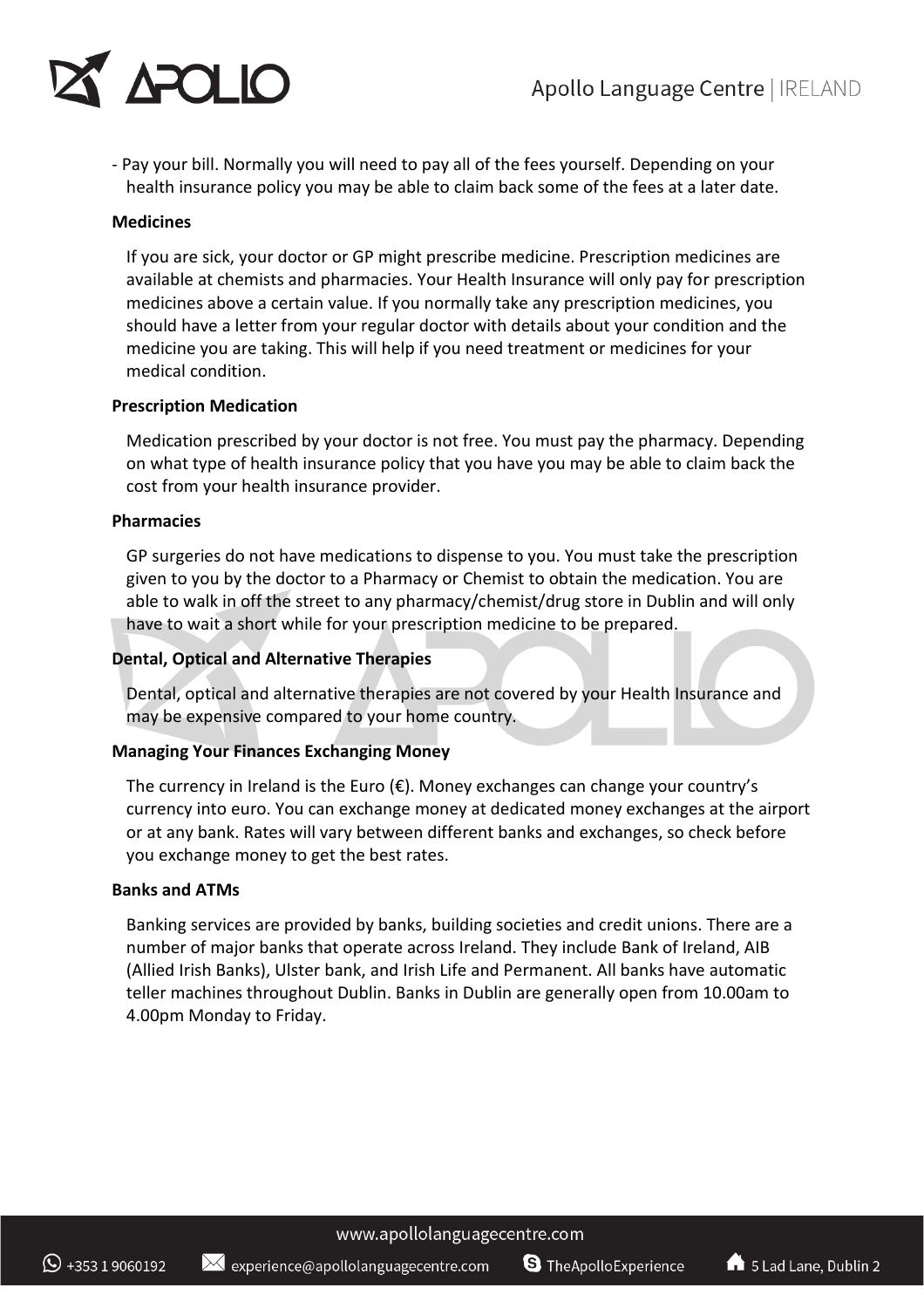

#### **Working in Dublin**

#### **Applying for a PPS number**

Your Personal Public Service Number (PPS No.) is a unique reference number that helps you to gain access to social welfare benefits, public services and information in Ireland. In order to work in Ireland, you will need a PPS number. If you live in the Dublin region you will have to book an appointment online at <https://services.mywelfare.ie/en/topics/appointments/ppsn-appointment/>

- 1.To receive a PPS number you will need to fill in a form and bring the following documents:
- Your passport.
- A letter from the school saying that you are a registered student (if you are not a European citizen)
- You may also be asked to provide a letter from your employer.
- If you live in the outskirts of Dublin, please contact the school administration to check what Social Welfare Office you should go to apply for your PPS number. The Social Welfare Office is open from 9.30am to 4.00pm Monday to Friday.

#### **Finding Work**

- If you have your PPS number and your student study-work visa you are eligible to work legally in Ireland (if you are a non-EEA citizen) for 20 hours a week, at certain times of the year it is permissible to work 40 hours per week (June, July, August, and from 15th December – 15th January) The first thing you will need is a Curriculum Vitae (CV). The CV should be a single page and there must not be any errors in the English.
- Each Monday afternoons we have a Job Shop session at 2.00pm where you can ask a teacher to have a look at your CV before printing it. The best way to look for a job is to leave a copy of your CV with the managers at pubs, restaurants, shops, supermarkets, etc.
- Dress in a professional and serious manner when you drop your CV in somewhere or attend an interview. Remember that for any kind of job it is important to create a good first impression with your future employer. Pay attention to any signs saying "Staff Wanted" on the shop windows. You may also look for a job on the internet. Here are some useful websites: www.jobs.ie, www.irishjobs.ie, www.loadsajobs.ie, www.monster.ie.

#### **Health Insurance**

Health cover is compulsory for international students wishing to obtain a student visa to study in Dublin. You must have paid for health cover in order to be granted a visa into Dublin. This health cover must remain in force during your whole stay. You can arrange to pay for this health cover through Apollo Language Centre or make your own arrangements prior to leaving your home country.Apollo organises Health Insurance through O'Driscoll O'Neill Insurance. This is usually arranged before students arrive in the country. The cost is EUR60 for up to 90 days cover and EUR120 for one year's cover.

 $\mathbb{X}$  experience@apollolanguagecentre.com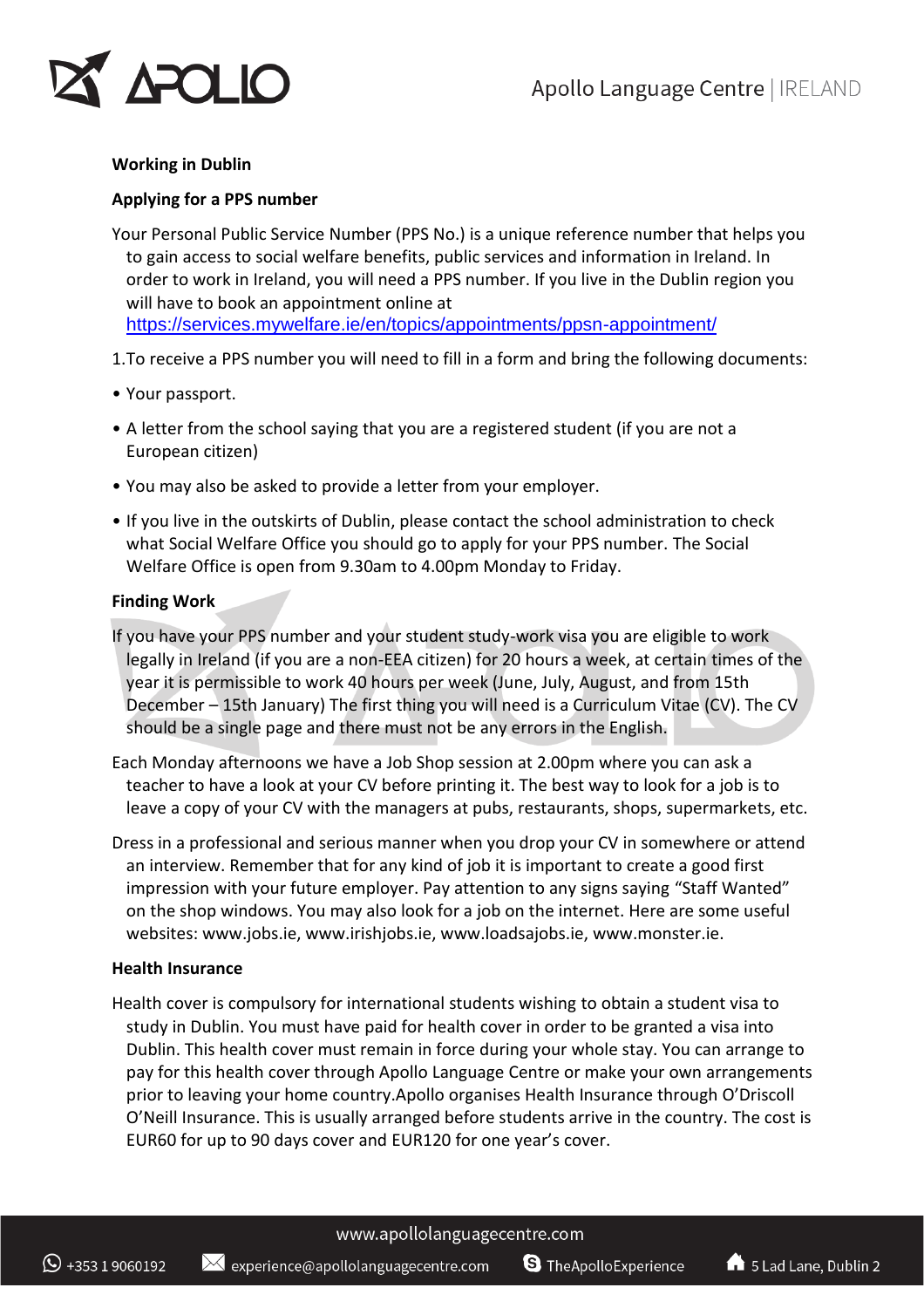

#### **School Policies**

This section includes important school policies such as refund policy, holiday policy and other additional policies.

#### **Refund Policy**

Cancellations Due to Reasons other than Visa Rejections:

- A full refund of tuition fees, with the exception of the registration fee, may be available to a student if the student cancels an enrolment with the school no later than 14 days prior to commencement of the course. The request to cancel an enrolment, or a request for a refund, MUST be made in writing to Apollo Language Centre.
- a.Cancellation 4+ weeks before start date: registration fee of €50 will be charged.
- b.Cancellation 2-4 weeks before start date: 20% of the total invoice will be charged.
- c.Cancellation within 2 weeks of start date: full amount will be charged.
- Any refund payable will be paid directly to the person who originally paid the course fees. For refunds made payable overseas, bank charges deducted will be born by the student. All monies due, will be refunded within 4 weeks of the date Apollo Language Centre receives the written request from the student.

#### **Cancellations Due to Visa Rejections**

All course fees are refunded with the exception of the registration fee, if a visa application is rejected and the applicant provides a copy of the refusal letter from the Department of Justice.

#### **Refund Procedure**

- 1.Enquiries regarding refund calculations must be made in writing to the Bookings Office at bookings@apollolanguagecentre.com.
- 2.If a refund request is valid it will be processed and funds transferred to the original account within 30 days.
- 3.Students, parents/legal guardians have up to 30 days to lodge a formal grievance from the date they receive the remittance advice of their refund This must be done in writing and addressed to the School Director, Steven O'Dwyer. The School Director will consider the formal grievance. After consideration of all the available evidence, the Director may decide to
- (a) uphold the grievance and issue a refund of the appropriate amount, or (b)dismiss the grievance.
- 4.If the grievance is not resolved to the satisfaction of the student, parents/legal guardians or nominee, a copy of the written complaint together with the reasons for the grievance should be forwarded to the Directors for review. This agreement, and the availability of complaints and appeals processes, does not remove the right of the student to take action under the relevant Consumer Protection Laws.

#### www.apollolanguagecentre.com

S TheApolloExperience

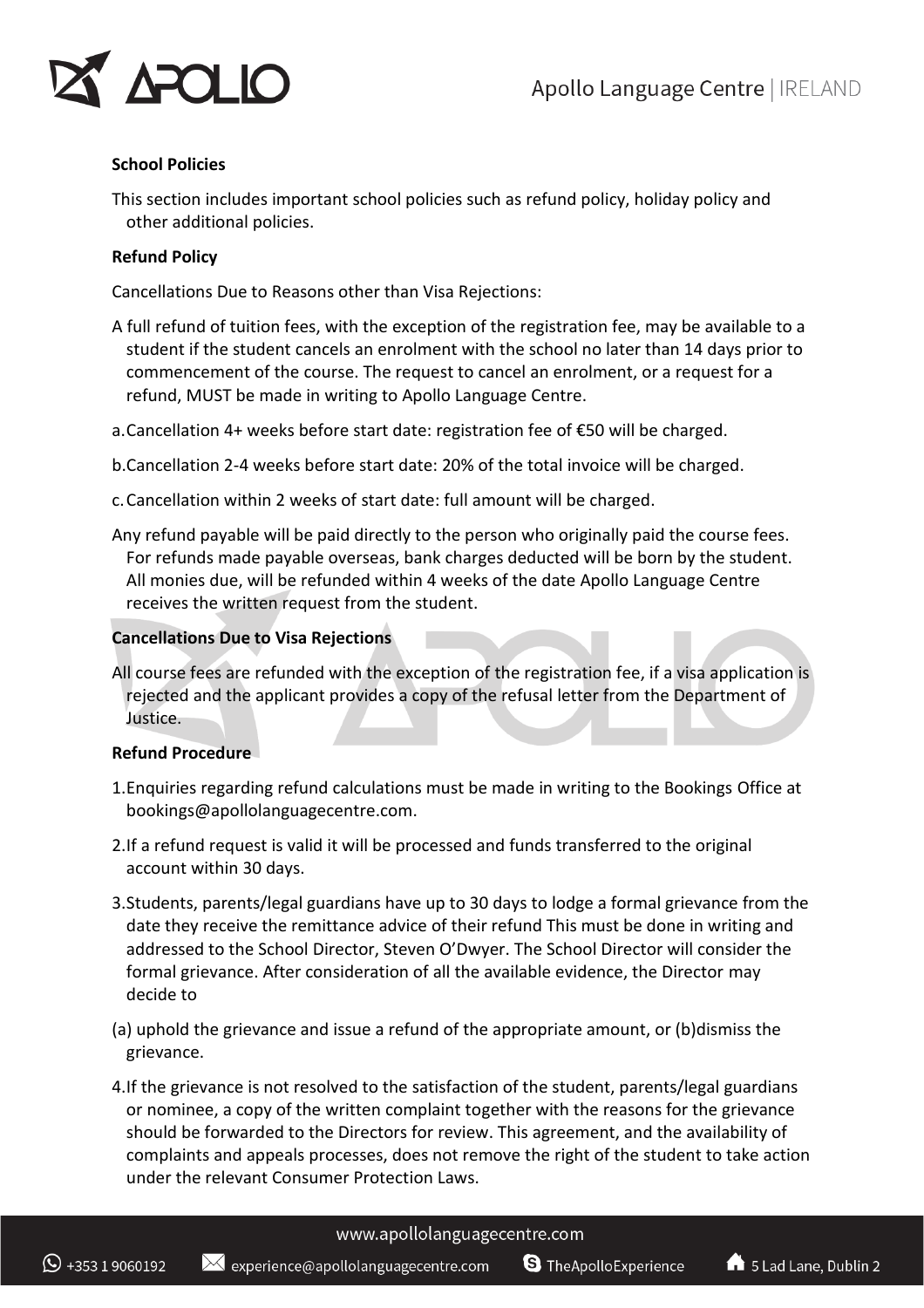

#### **Holiday Policy**

Holidays can be taken in one-week blocks, and you must notify the office in advance of your intention to use your holidays. Please note that holidays won't be given after the week has already begun.

Holiday Policy for Short-term (less than 25 weeks) students

Students on courses of 12 weeks or less

Generally, no holidays are allowed for students who are studying on courses that are less than 12 weeks.

Students studying on courses from 12 to 24 weeks

One week's holiday is allowed for students who are studying on courses from 12 to 24 weeks. To request a holiday, please go to reception. This request will be logged on the school online system. Holidays must be requested at least one week in advance.

Holiday Policy for long-term (25 weeks) students

An Academic Year course lasts for 25 weeks. Students are entitled to take up to 10 weeks' holiday before their visa expires. Two weeks of the ten weeks must be taken over the Christmas holiday period (if applicable to your course dates). Normally Academic Year holidays are taken AFTER a student finishes their 25-week course.

In the case where a long-term non-EEA student wishes to take holidays during their course, this holiday period must be requested BEFORE starting their programme and/or registering with GNIB.

In addition, holiday periods cannot at any point exceed 1/3 of the total weeks elapsed. This means that to take one week's holiday during the course a student will have had to complete at least 3 weeks of course first.

Non-EEA students are not permitted to take holidays in the first 8 weeks of their course.

Compulsory Exam courses at Apollo Language Centre for long term students (25 weeks plus+)

- Cambridge (PET, FCE, CAE and CPE)
- IELTS http://www.ieltsdublin.com
- TIE (Test of Interactive English) http://www.tie.ie

 $\mathbb{X}$  experience@apollolanguagecentre.com

In the first week of your course, you will take part in an induction which introduces you to the school and to Dublin and which advises you on the requirements of your visa. This induction is held by Seán O'Donnell, Academic Managers.

Seán then liaise with Student Services to inform them of the exam that each student should take, so letters for GNIB/ INIS may be appropriately prepared.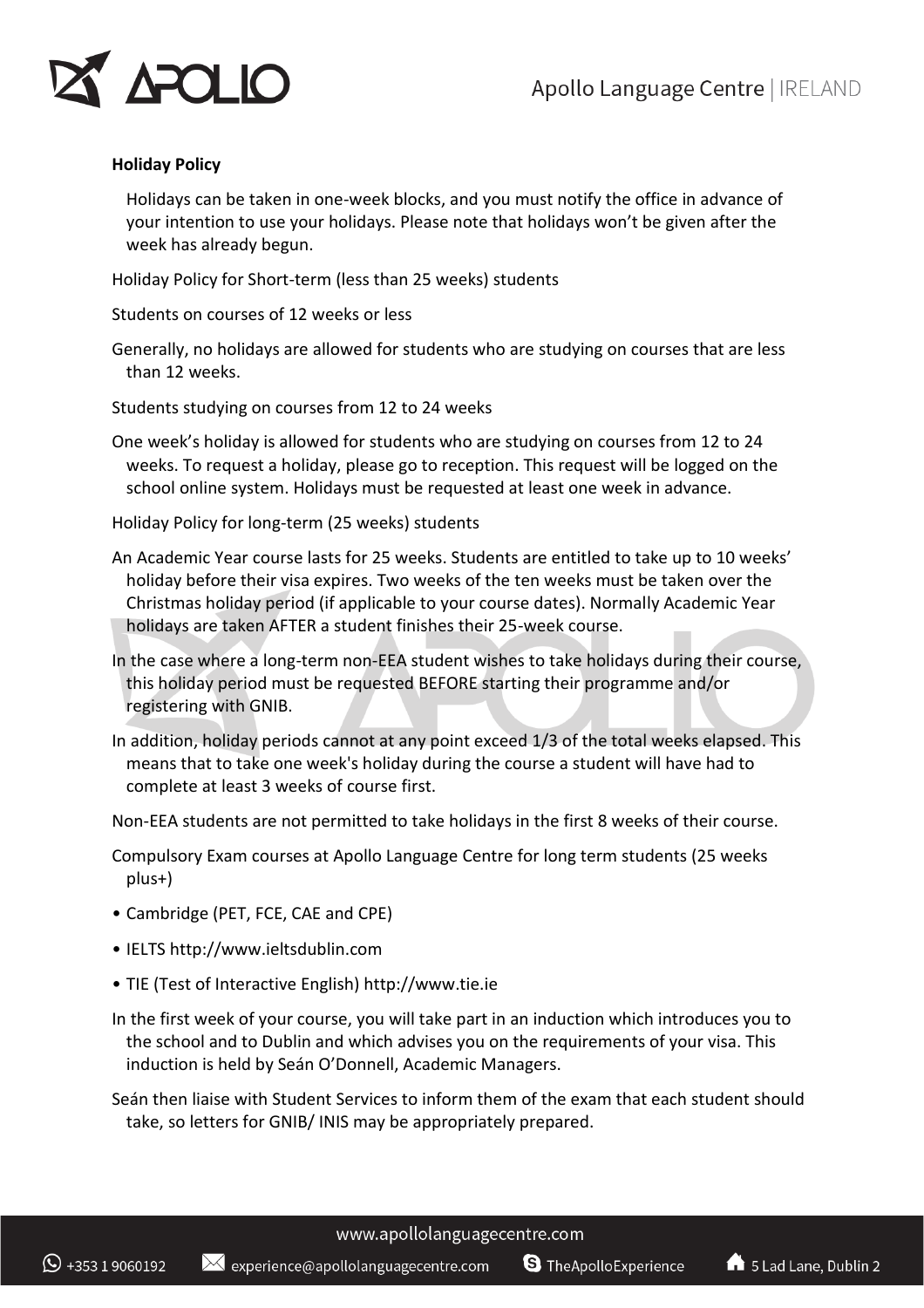## APOLIO

Students, along with Seán O'Donnell on behalf of Apollo Language Centre, sign an agreement confirming the following:

- That you understand that the exam is obligatory
- That you will sit the exam
- That Apollo Language Centre will prepare you for this exam
- That Apollo Language Centre will help you register for this exam
- That Apollo Language Centre will store your results securely
- That your results will be accessible to Apollo Language Centre staff members and also to INIS.

#### **Attendance Procedures**

The attendance of all students enrolled at Apollo Language Centre is monitored closely to ensure that everyone in class is following the whole course and able to maximise their opportunities for success. An attendance is taken at each lesson by the teacher and entered into our school database at the end of the week. Students are requested to attend a minimum of 85% of classes each week but are strongly encouraged to attend 100% of classes to ensure successful academic outcomes in their studies. Any class session missed regardless of cause reduces the opportunity for learning and can adversely affect a student's achievement on their course. Missing a series of classes can also disturb the learning of other students because the student who was absent will have some gaps in knowledge that are required building blocks for learning further language items.

We also monitor the attendance of non-EEA students on Academic Year courses to ensure that they meet the requirements of their student visa as set out in the Department of Justice's Guidelines for Language and Non-Degree Programme Students (January 2011).

Monitoring of attendance involves marking registers, reviewing medical certificates and the sending of caution and warning letters by the school. To have full attendance marked for any one day a student must be present for both classes from 09.00 to 13.15. Generally, if a student is more than 15 minutes late for their class then they will not be admitted to that class.

Apollo Language Centre endeavours to intervene with the student to improve attendance by counselling students when their attendance begins to fall. It is the responsibility of the individual student to ensure that the contact details Apollo Language Centre holds are upto-date.

European students or students on a Tourist or Working Holiday Visa will also have their attendance recorded. Failure to attend classes will result in your inability to attain the level of English you set out to achieve, and possibly failure to receive an end-of-course certificate.

www.apollolanguagecentre.com

 $\bowtie$  experience@apollolanguagecentre.com S TheApolloExperience

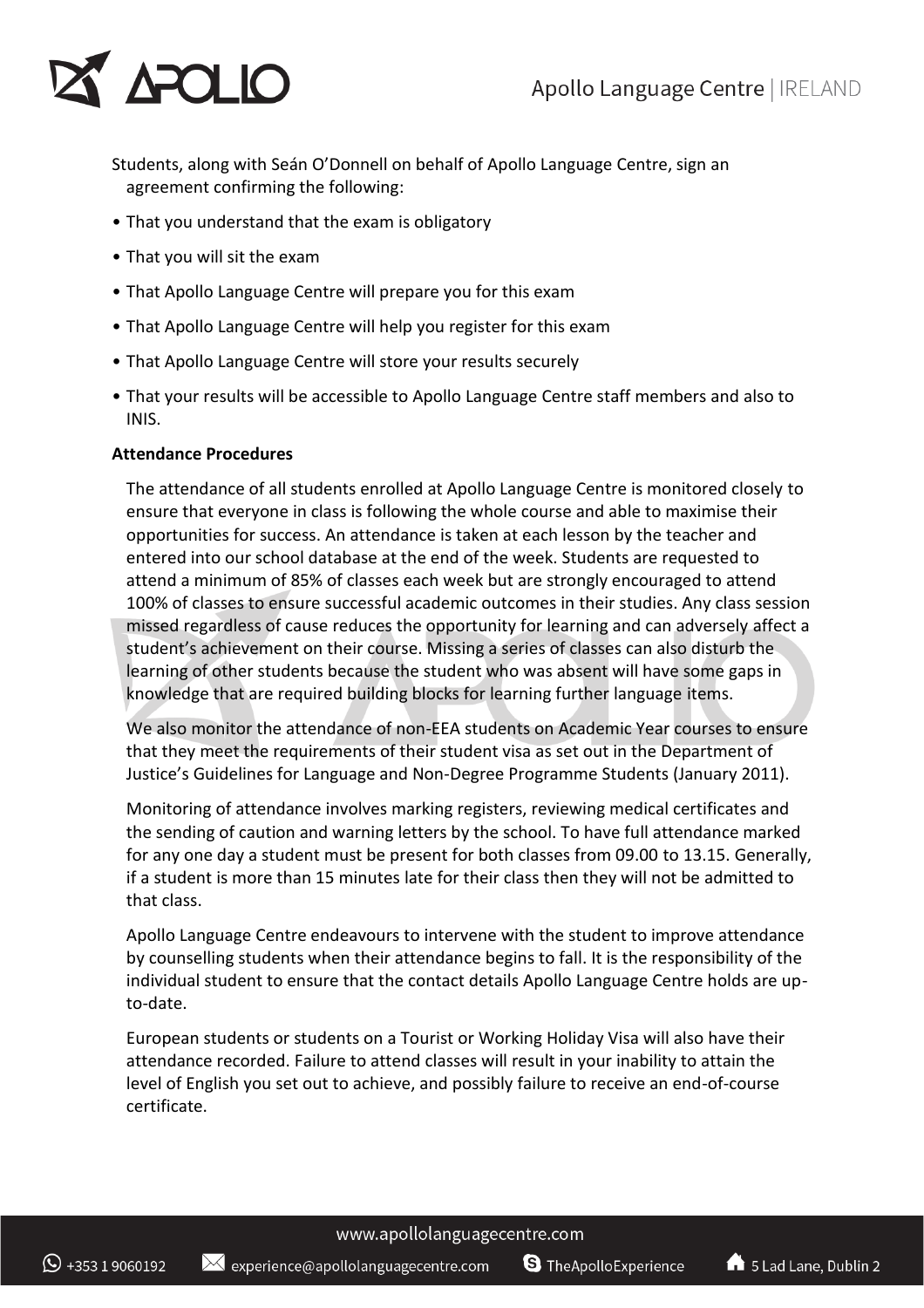

#### **Attendance rules for students:**

- If you are on a student visa, the Irish Government has stated that you need to attend a minimum of 85% of your lessons. This is important for many reasons:
- 1.To help you focus fully on your studies in English
- 2.To avoid visa problems with the Irish Department of Justice
- 3.To allow you to be able to renew your visa

#### Punctuality

Class starts punctually at 09.00 every morning. If you have a problem arriving for 09.00, you can enter the class until 09.15. After 09.15, you may not enter the class (you must wait until the second lesson at 11.15) and the teacher will mark you absent.

#### **Absenteeism**

We understand that sometimes, students have problems and are unable to attend class. However, if you do not have a good reason for your absence, this may affect your attendance and cause problems with your visa.

There are certain legitimate reasons for absence, including, but not limited to:

#### 1.Illness

- If you are ill, we understand that you can't come to class. On the first day you are ill, you must email student services at experience@apollolanguagecentre.com If you do not have access to email, you may text our emergency phone on +353858441219 to inform us that you are ill and that you can't come to school.
- If you are ill for more than 2 days, you must provide a doctor's certificate to prove the reason for your absence. In this situation, your attendance will not be affected.
- 2.Serious illness of a family member
- In the case of serious illness of an immediate family member (mother, father, brother, sister or child), the following procedure must be followed:
- Email the student welfare officers at experience@apollolanguagecentre.com. If you are unable to access email, you may text the emergency phone number +353858441219.
- You must provide some evidence of the family member's illness.

 $\mathbb{X}$  experience@apollolanguagecentre.com

- Student Services will take the situation into consideration and respond to your request as soon as possible, depending on the nature and seriousness of the illness. Please note Requests must be made by the student in question and not by a third party.
- Requests made to staff members other than Student Services will not be considered.
- Requests made on social media or by any other means will not be considered.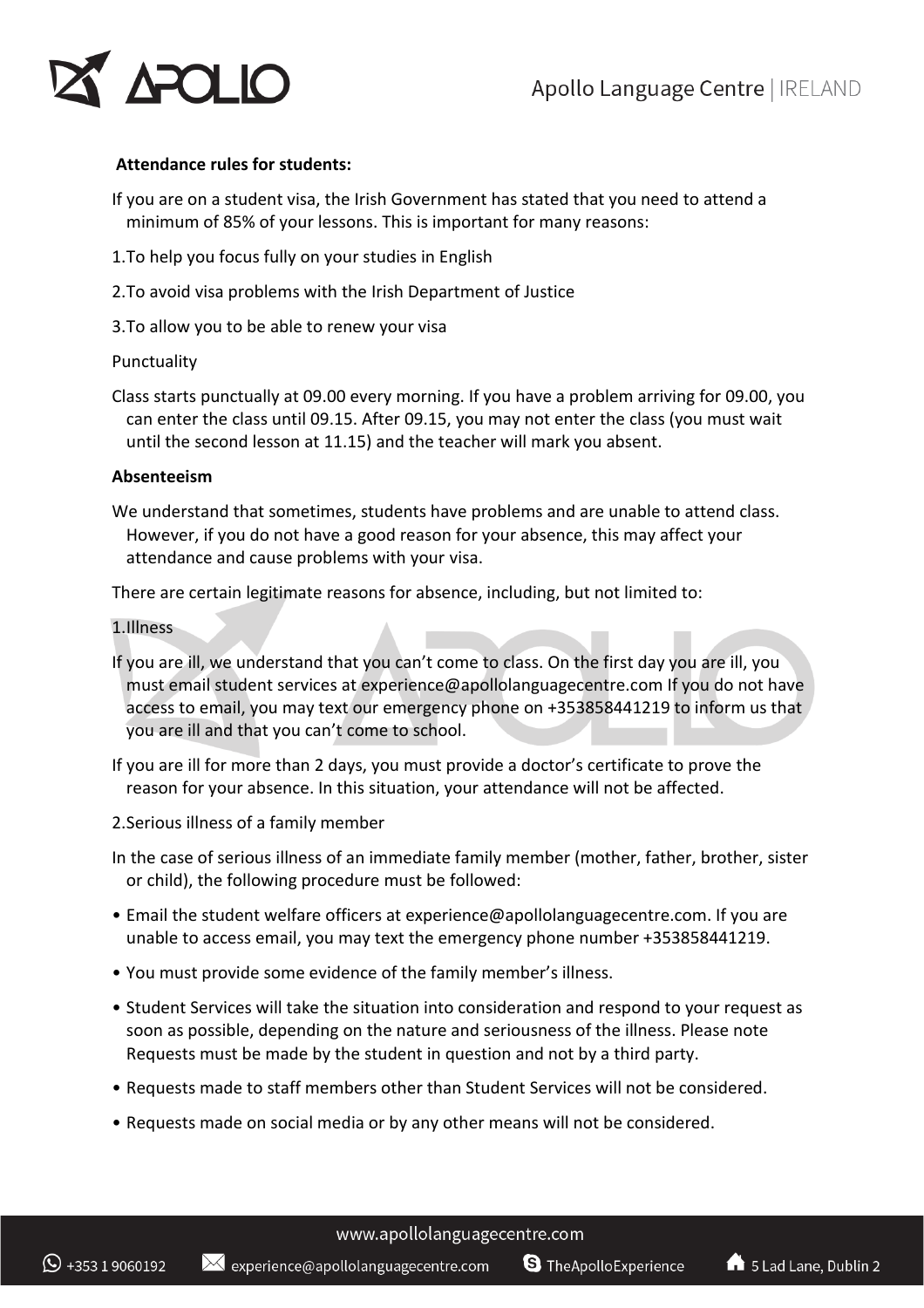

#### **"Freezing your course"**

- If it is necessary for you to return home due to the illness of a family member, the following procedure must be followed:
- Follow the steps above regarding illness of a family member.
- Request temporary leave from your course to be with your family member during their illness.
- Student Services will "freeze" your course, meaning, you may take the remainder of your course at a later date. This means that you will not lose any tuition and you will be able to complete your course at a later date.

#### **3.Bereavement**

- In the unfortunate event of the death of a close family member, we understand that you will not be able to attend school. Please email experience@apollolanguagecentre.com or text the emergency phone on +353 85 844 1219 to inform us of your bereavement and that you can't come to school.
- In the case of an immediate family member's death (a spouse, parent, child, a person in a relationship of domestic dependency including same sex partners, brother or sister, a person who acted in loco parentis or was a guardian) 3 days' bereavement leave will be allowed.

In the event of an extended family member's death (a grandparent, parent-in-law, spousein- law) 1 day leave will be allowed.

No leave is allowed in any other circumstances. Please note

- Requests must be made by the student in question and not by a third party
- Requests made to other staff members will not be considered

 $\frac{1}{2}$  experience@apollolanguagecentre.com

- You must contact Student Services at experience@apollolanguagecentre.com or by texting the emergency phone +353 85 844 1219
- Requests made on social media or by any other means will not be considered
- Important: Please note that it is only in these circumstances that your attendance will not be affected. If you do not provide a legitimate reason for your absence, then the following steps will be taken:

#### **Problems with attendance**

If you cannot provide a legitimate reason for your absence (see above), then you will be marked absent for your lesson and your attendance level will be reduced.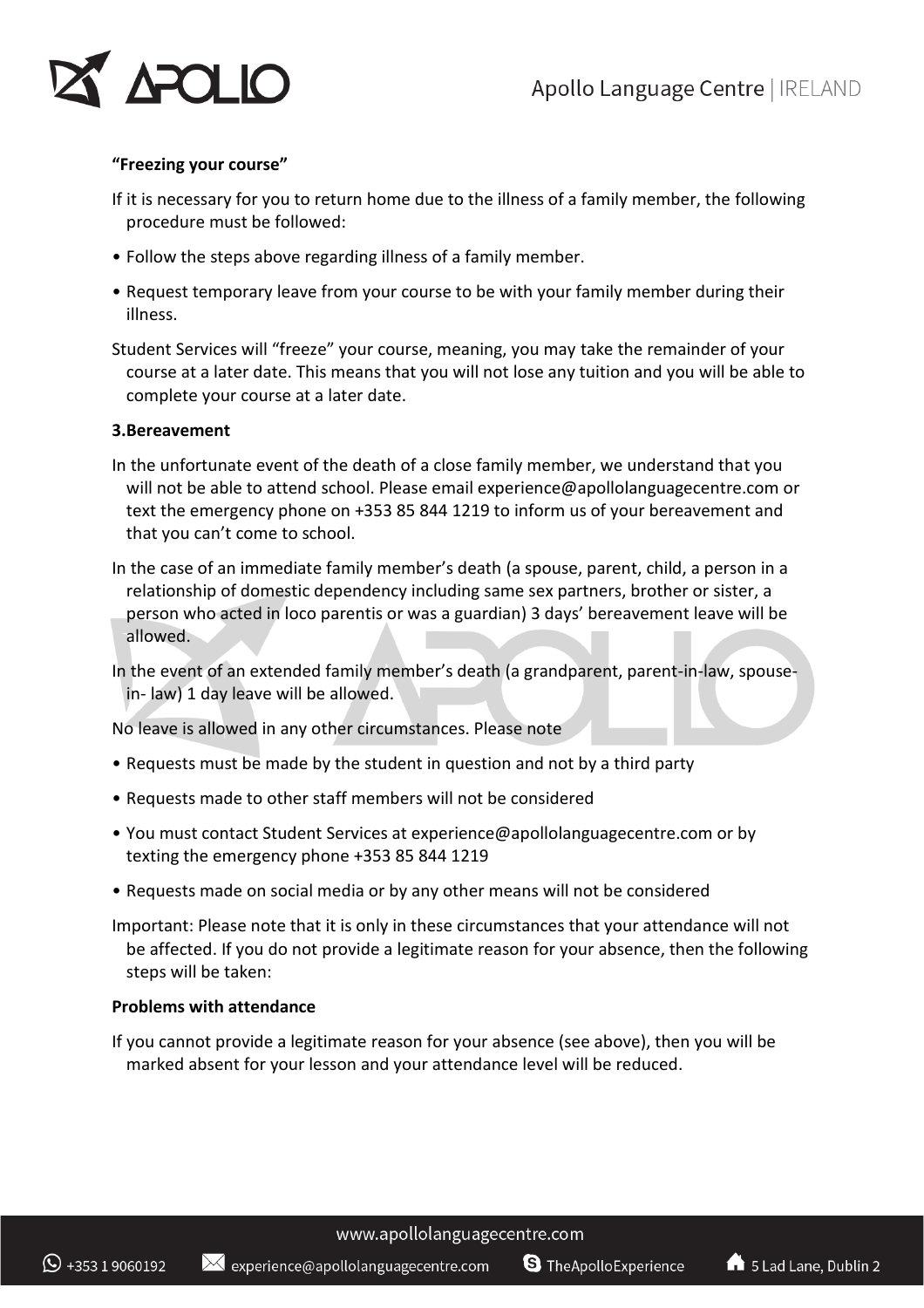

#### **Attendance Policy**

- If a student's attendance falls below 75% for the first 6 weeks of their course, they will be reported to INIS/ GNIB.
- For the remainder of the student's course, if his/ her overall attendance falls below 85% at any point, they will be given further warnings to notify them of this.
- If a student reaches the point of their course where they can no longer meet an expected overall attendance of 85%, they will be reported to INIS/ GNIB.

#### Expulsion Policy

- Consistent problems with attendance, without providing legitimate reasons for their absence and continuing to ignore written warnings may be expelled by Apollo Language Centre.
- If after 3 written warnings regarding attendance, there is no improvement, the student may be eligible for expulsion.
- This decision will be at the discretion of Apollo Language Centre, Mr. Steven O'Dwyer.
- If a student is expelled due to attendance issues, Apollo will notify all relevant parties i.e. INIS/

#### GNIB/ student's agent

Complaints Procedure

We want to help you if you are not happy with any aspect of your experience at Apollo Language Centre. If you have a complaint, please come to Student Services at any time to speak to us.

#### Your Language Course

Examples of Legitimate complaints relating to your Language Course:

- You feel that you are in the wrong level
- You have received consistently incorrect information about language
- You have not had the opportunity to discuss your interests or language/ skills needs
- You have not been active enough in your lesson
- Your lesson appears unplanned and chaotic
- You have focused on one aspect of language learning to the exclusion of everything else, for example you have only covered grammar lessons
- Your teachers have consistently repeated material and appear not to be co-operating together

#### Academic Manager

Seán O'Donnell: sean@apollolanguagecentre.com Phone: +353 1 906 0193

#### www.apollolanguagecentre.com

S TheApolloExperience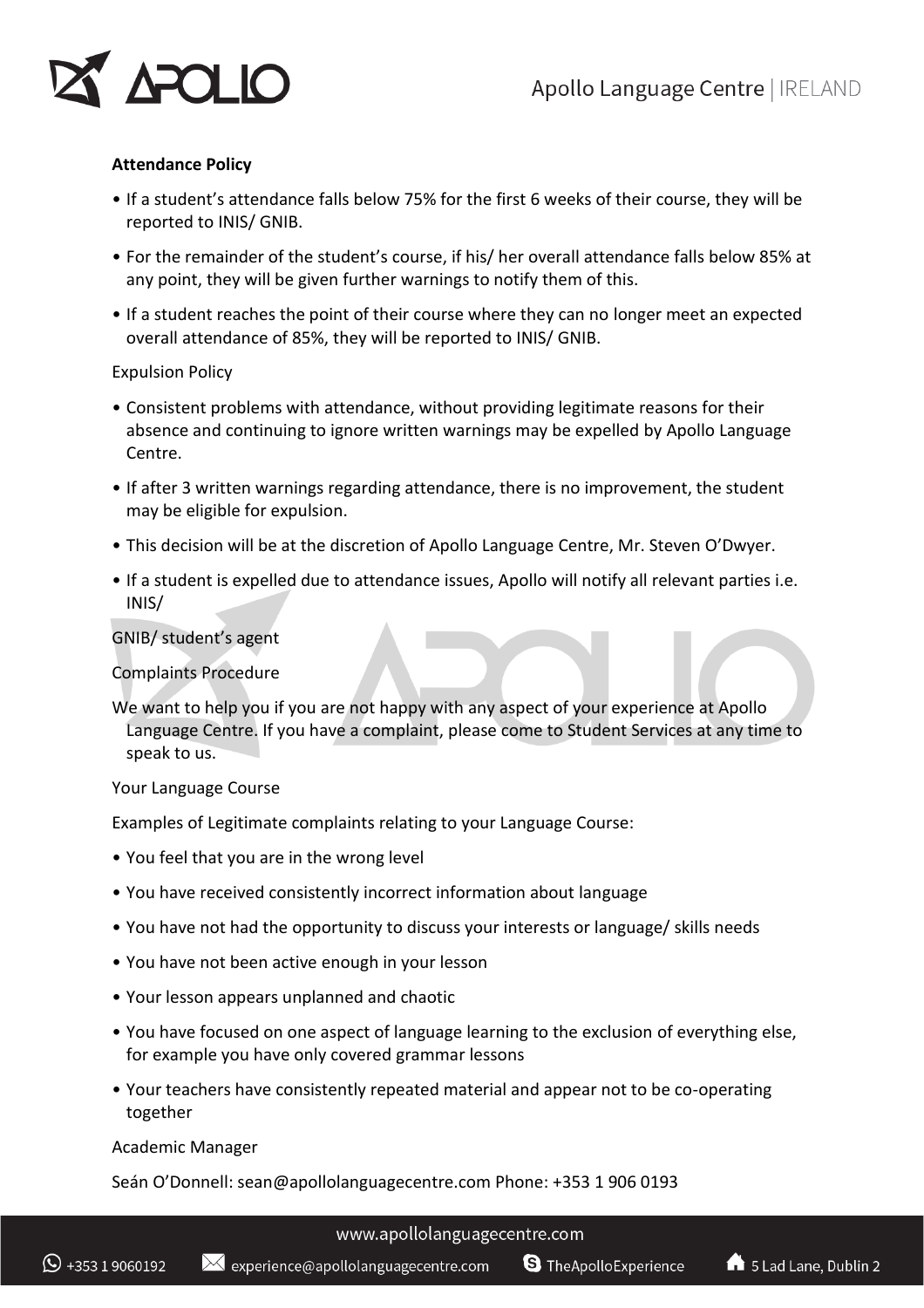### APOLIO

#### **Your Accommodation**

If you are unhappy with any aspect of your accommodation which has been provided to you by the school, you can speak to our Accommodation Office:

Examples of legitimate complaints relating to your accommodation: Host families

- Your house is consistently unclean
- Your host family does not speak to you
- Your host family does not include you in family activities
- The food you receive is sub standard

#### **Apartments**

- The facilities are broken/ not usable
- Your room is unclean
- Your bed linen is unclean

Accommodation Office: dublin@apollolanguagecentre.com Phone: +353 1 906 0192

#### **Social Programme**

Examples of Legitimate complaints relating to your Social Programme:

- You do not receive information about the social programme on a daily basis
- The co-ordinators are not available to meet you at break time
- The tours are consistently badly organised
- Your input in the programme is not considered and not asked for.

#### Academic Manager

Seán O'Donnell: sean@apollolanguagecentre.com Phone: +353 1 906 0192 Code of Conduct

#### At **Apollo Language Centre** we value:

- Difference and diversity
- Cooperation
- Respect
- Tolerance
- Academic debate
- Freedom of expression balanced with social responsibility

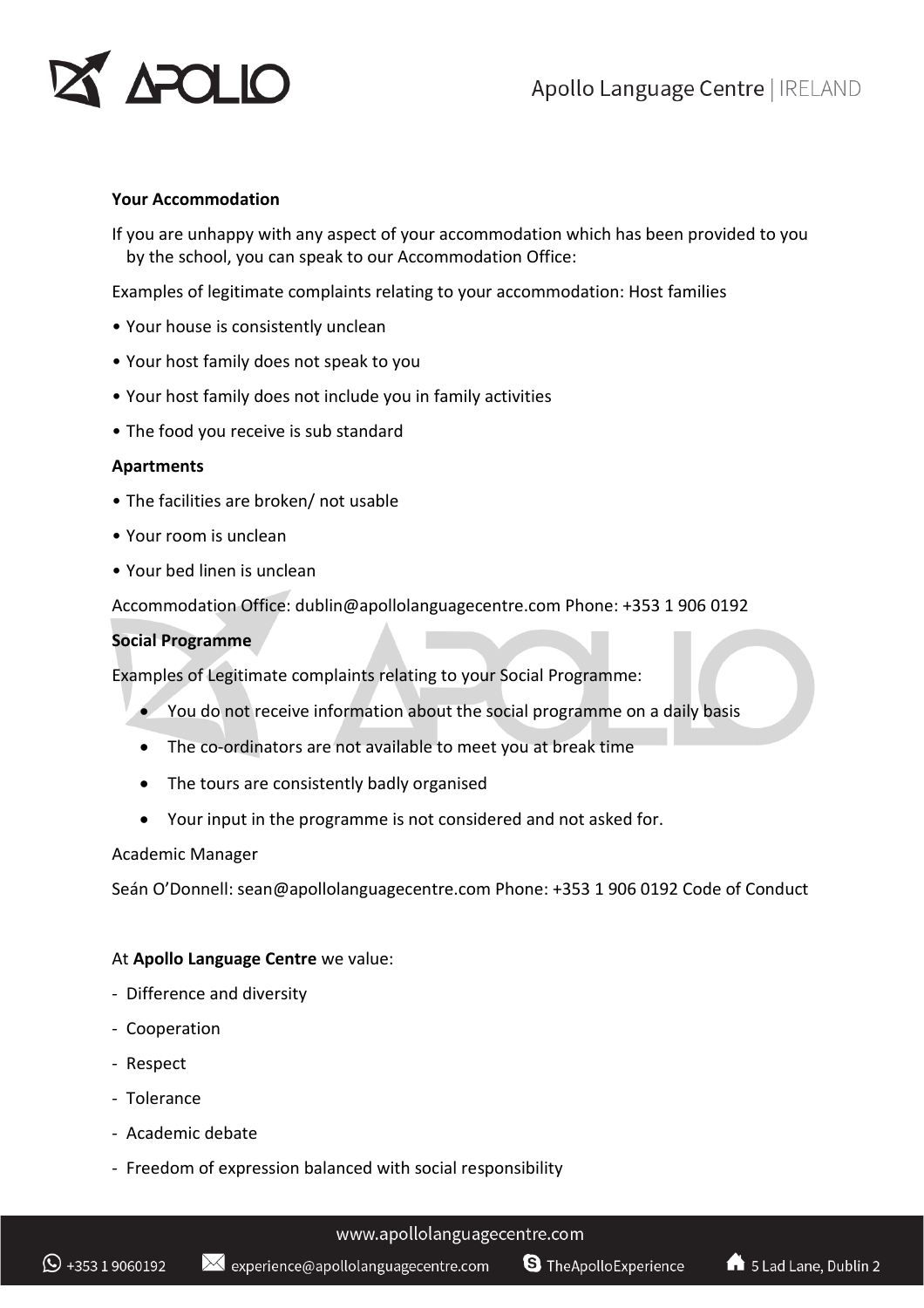

While on campus or engaged in any Apollo Language Centre sponsored activity, all students, staff, contractors and visitors are expected to behave in a considerate and courteous manner when dealing with other staff, students and members of the public.

Apollo Language Centre aims to provide a quality education and training service in which all students are encouraged to strive for excellence and fulfil their potential. Unacceptable behaviour can hinder the academic progress or work performance of others. The purpose of the Code of Conduct is to clearly define student and staff rights and responsibilities that relate to appropriate behaviour. The intent is to foster a learning environment in which all students and staff can participate safely and effectively.

Teaching and Learning Code of Behaviour

- In order to achieve a happy, healthy and positive working and learning environment, where a sense of mutual respect is fostered, all staff and students are expected to follow the rules set out in our Teaching and Learning Code of Behaviour.
- 1.We aim to provide a fully immersive environment, so students can meet a variety of people from around the world and maximise their opportunities to practise their English. Please speak in English inside the school and on Apollo-organised trips at all times. Not speaking English in the school limits your learning opportunities and damages the learning environment for others.
- 2.Arriving late, even by 5 or 10 minutes, can be disruptive for others in the class. Students who arrive late may miss opportunities to review work or might need the teacher to start a presentation again. The first lesson starts at 9.00am and the second lesson starts at 11.15. Afternoon classes start at 14.00. Please be on time. Students
- 3.Participation in all classroom activities and staying on task are essential for success. So as not to annoy or distract other learners, mobile phones, tablets, and any other electronic devices must be turned off during class time unless the teacher has specifically permitted their use for a particular purpose or period.
- 4.Apollo Language Centre is a language teaching organisation with an international outlook. We value difference and diversity, cooperation, and freedom of expression balanced with tolerance and social responsibility. While in school or engaged in any Apollo-sponsored activity, all students, staff and visitors are expected to behave in a considerate and courteous manner when dealing with others. You should treat staff members and fellow students with respect and politeness.
- 5.Apollo Language Centre prohibits discrimination towards any group or individuals in any form, inclusive of, but not limited to age, gender, sexual orientation, race or nationality, ethnic or ethos-religious background.
- Teachers are responsible for setting the tone within the learning environment and upholding the principles of respect, cooperation and equal opportunity. The Academic Manager is responsible for assisting students and staff in resolving complaints of unacceptable behaviour and discrimination in the learning environment by ensuring fair processes are understood and adhered to.

#### www.apollolanguagecentre.com

 $\bowtie$  experience@apollolanguagecentre.com

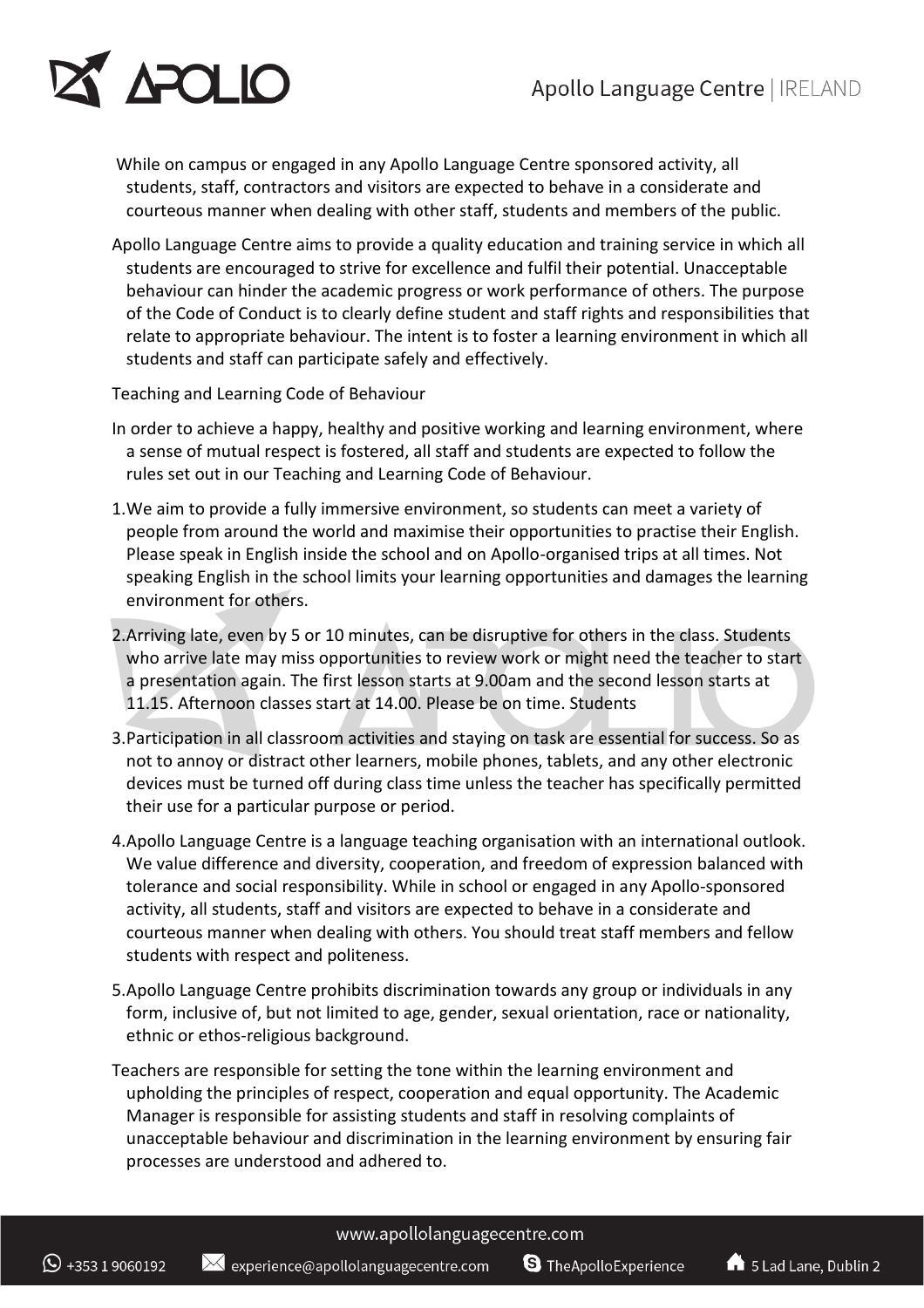

#### **Unacceptable Conduct**

Disciplinary action will be taken against students for breaches of Apollo Language Centre rules and directions concerning acceptable and unacceptable behaviour either on campus or where such breaches occur off-campus while on course related activities.

Unacceptable behaviour includes but is not limited to:

- Disobeying any reasonable direction by an Apollo Language Centre staff member;
- Not observing class rules set by the teachers;
- Smoking in the building (You may only leave the building to smoke during scheduled breaks);
- Swearing, abusing or disrespecting other students or staff;
- Endangering the lives of others;
- Selling, using, distributing and/or being in possession (under the influence) of drugs whilst attending classes;
- Selling, consuming, distributing or being under the influence of alcohol whilst attending classes;
- Willful damage to or theft of Apollo Language Centre property, or property entrusted to the School's care;
- Accessing, storing, processing or transmitting any information deemed to be threatening, obscene, pornographic or harassing in nature;
- Unauthorised use of Apollo Language Centre intellectual property including School name, logo, training manuals/materials, trademarks, designs, confidential information and copyright material;
- Behave in a manner that interferes with the learning of others;
- Failure to return library or other property loaned by Apollo Language Centre property by the required date;
- Viewing or distributing offensive material via the Internet, e-mail or other means;
- Discrimination, harassment and victimisation;
- Bullying and intimidation;
- Making racist or sexist comments;
- Behaving in a disruptive manner such as swearing, yelling or using offensive language;
- Stealing, vandalising or causing wilful damage to Apollo Language Centre property;
- Assaulting or attempting to assault anyone while on Apollo Language Centre premises;
- Inappropriate possession of guns, knives or other weapons while engaging in Apollo Language Centre activities.

#### www.apollolanguagecentre.com

S TheApolloExperience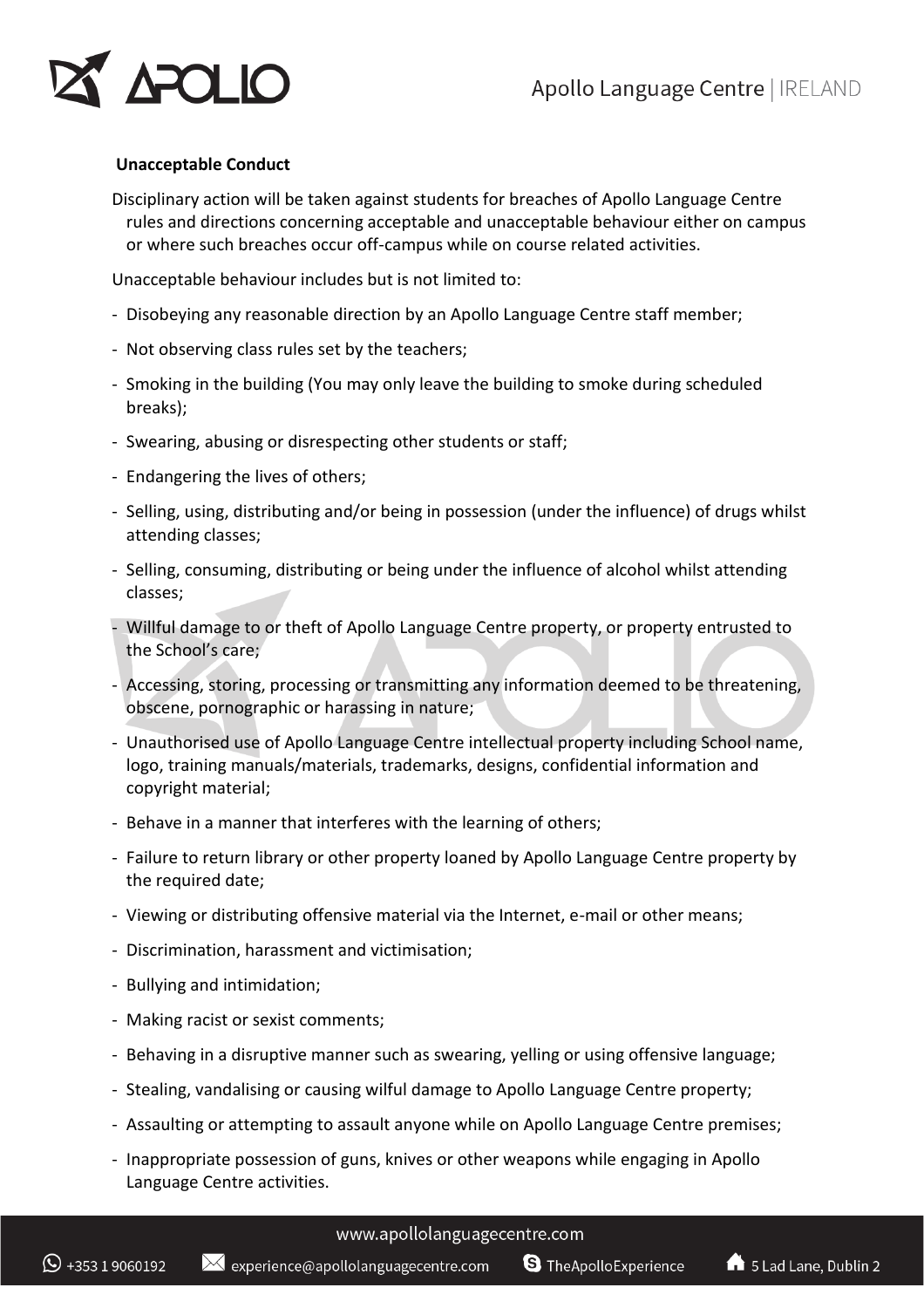

#### **Consequences of Unacceptable Conduct**

- Where behaviour is unacceptable, disciplinary action can be taken. A teacher can ask a student to leave the classroom or refuse entry to a classroom if behaviour is disruptive or dangerous. The teacher issuing the suspension will advise the Academic Manager immediately and complete an incident report.
- The Academic Manager will discuss the reason for suspension with the student and will give the student reasonable opportunity to be heard in respect to the misconduct. At this point the Academic Manager will:
- modify or dismiss the charge;
- reprimand and warn the student against repeating the behaviour;
- recommend that further action be taken.
- A student may also be suspended by the Academic Manager or expelled by the school Director for behaviour that threatens the safety of others, interferes with the duties of staff or other students' study, damages or threatens Apollo Language Centre's property, or the good order of Apollo Language Centre. Violence, intimidation, theft and harassment are not consistent with a safe and supportive learning environment and will not be tolerated. The police will be contacted in cases of alleged criminal behaviour.

#### **Disciplinary Appeal Process**

If the student wishes to appeal the decision made they must complete a Student Complaints and Appeals Form within 7 days of the decision being made. The appeal will be dealt with in accordance with the school's Complaints Policy and Procedure.

#### **Access and Equity Policy**

- At Apollo Language Centre, we have an open access policy and encourage participation in our courses from the whole of the community. We seek to meet the needs of individuals and the community through the integration of access and equity guidelines to ensure all people are provided with the opportunity to participate and successfully achieve their outcomes.
- We will ensure that equity principles for all people are implemented through the fair allocation of resources and the right to equality of opportunity without discrimination. We will increase opportunities for people to participate in the vocational education and training system, and in associated decisions, which affect their lives.

Apollo Language Centre prohibits discrimination towards any group or individuals in any form, inclusive of, but not limited to:

- Gender
- Marital Status
- Pregnancy
- Parental status
- Race or nationality, ethnic or ethos-religious background
- Sexual orientation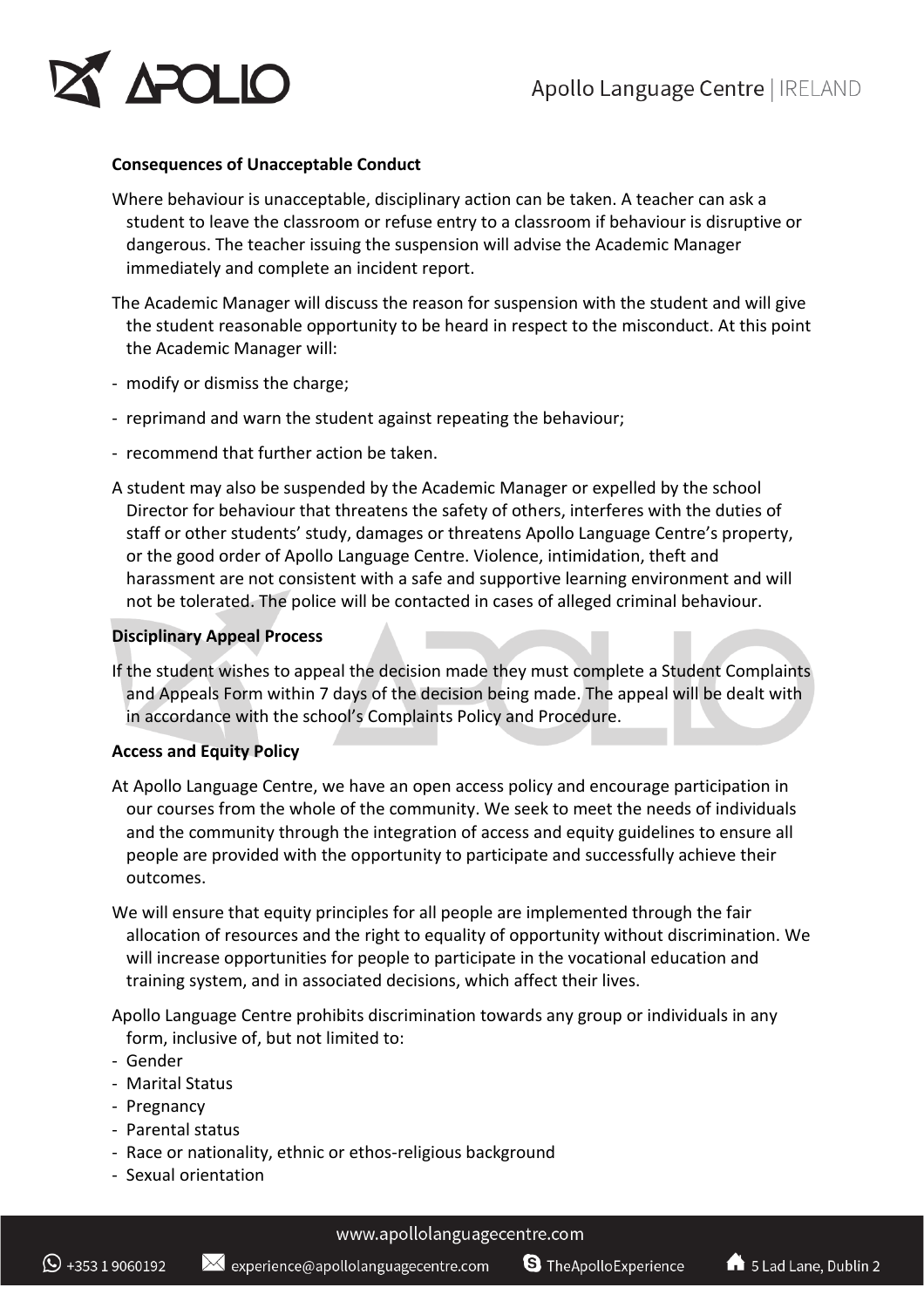

#### - Age

- Impairment (physical, mental or illness) Lawful sexual activity
- Political belief or activity Trade union activity, or
- Association with a person having any of these attributes.

#### **Additional School Policies**

#### **Mobile Phones**

Mobile phones should be switched off during class. Urgent messages may be left at Reception and can be passed to you in your break time. However, in the event of an emergency, messages will be passed on immediately. It is unfair to your fellow students if you receive phone calls in the middle of class.

#### **Book Policy**

All students are expected to have a book in class and all your course books are included on your initial invoice.

#### **Meal/Coffee Breaks**

Your timetable will show the time of your lunch and any other breaks. Please note that food or drink is not to be taken into the classroom.

#### **Smoking Restrictions**

Under Irish law it is illegal to smoke in any public building.

#### **Changes to Personal Details**

Apollo Language Centre needs to keep all student records up to date. Should you change your name, address or contact number please inform Student Services immediately.

#### **Valuables**

Apollo Language Centre cannot be held responsible for items of value that are stolen or go missing. Please try not to bring these items to school., if possible. Keep your purse, wallet, or other items of value with you at all times. Students who are found to have in their possession the property of other students or staff, without the express permission of that other person, risk expulsion from Apollo Language Centre and further legal action.

#### **Academic Conduct**

Students are expected to perform academically in order to maintain enrolment. Students having difficulties with their English language studies will be provided with counselling and given additional assistance. It is a requirement of international student visas that students meet course requirements, including satisfactory academic achievement.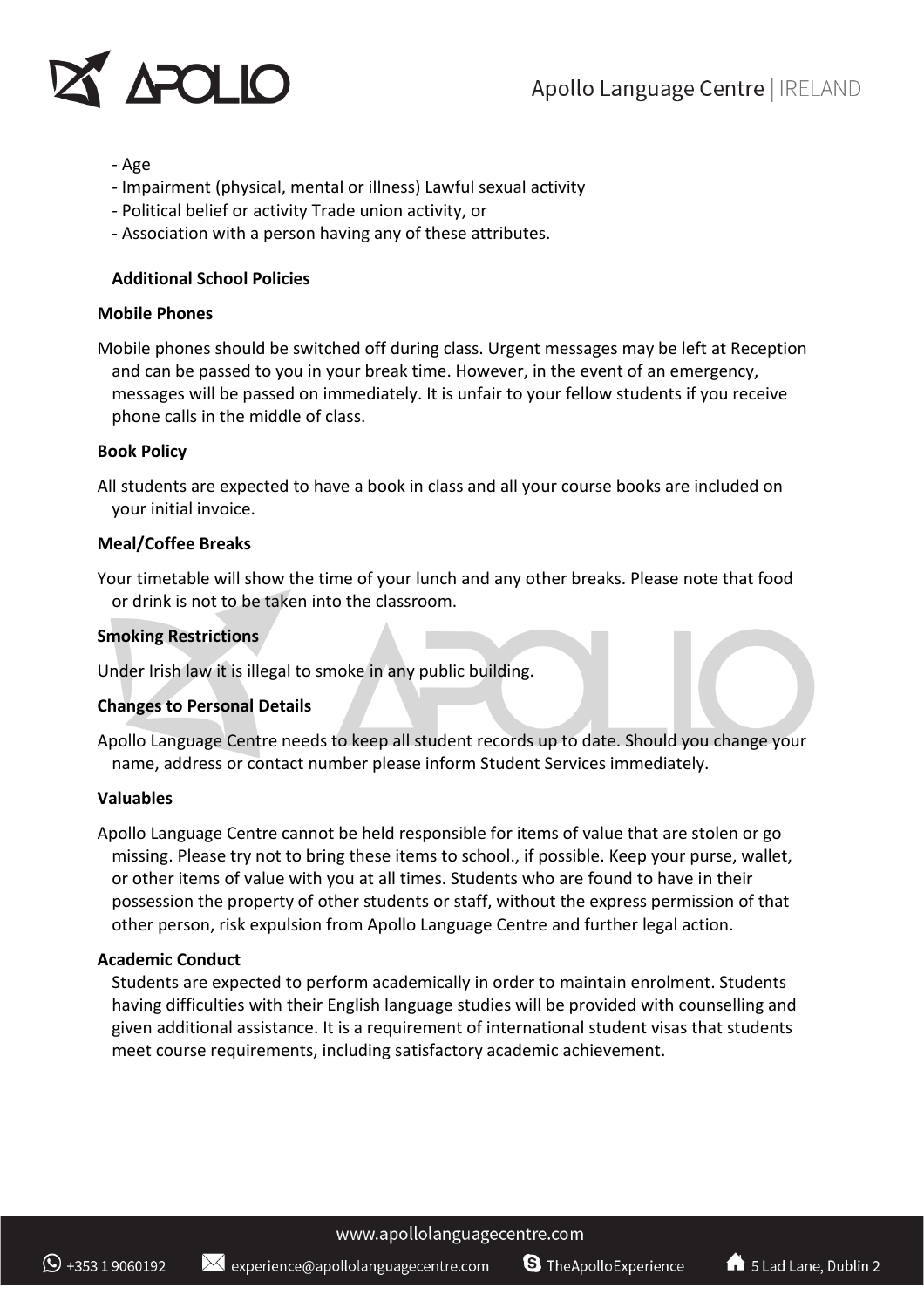



#### **Emergency Contacts**

Apollo Language Centre

Phone: +353 1 9060192 Opening Hours: 08.00 – 17.00 (Monday – Friday)

Apollo Emergency contact details are to be used in case of emergency, outside of normal office hours which are 08.30-17.00 Monday-Friday:

Emergency Phone/Whatsapp: +353 85 8441219

Email: emergency@apollolanguagecentre.com

**Police, Fire, Ambulance**

Emergency telephone numbers: 999

**Medical Centres**

D2 Medical

1 Fitzwilliam Street Upper Dublin 2

Telephone: +353 (0)1 631 4500 / Fax: 6624263

Fitzwilliam Medical Centre 79 Fitzwilliam Lane

Dublin 2

Phone: 01 678 5100

Email: info@fitzmedical.com

#### **Hospitals**

Mater Hospital: Eccles St. Dublin 7 Phone: 01 803 2000

St. James Hospital: James Street Dublin 8 Phone: 01 410 3000

St. Vincents Hospital : Elm Park Dublin 4 Phone: 01 221 4000

#### **Garda Station (Police)**

Pearse St.

Dublin 2 Phone: 01 666 9000